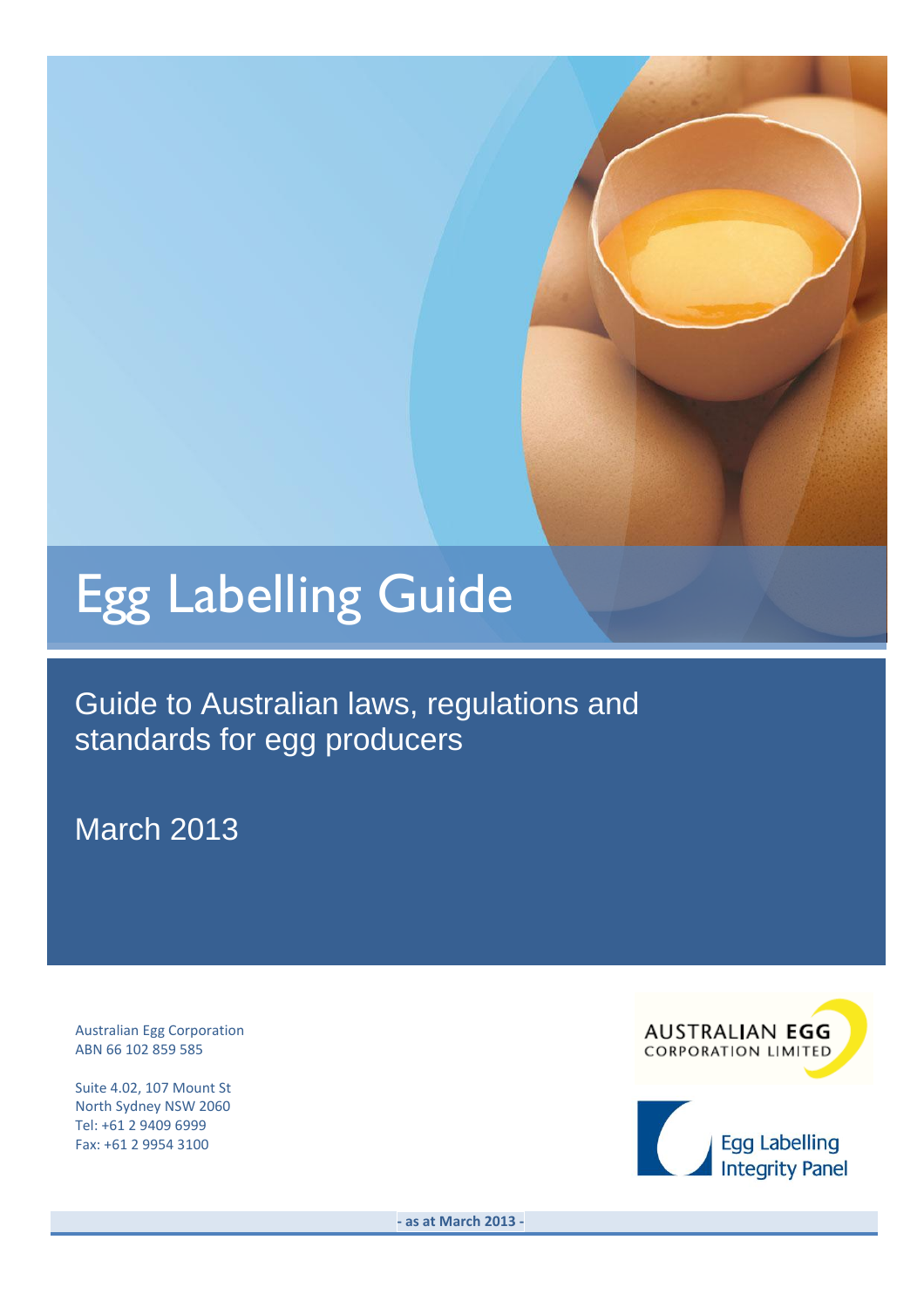## **Table of Contents**

| 1.0  |                                                                           |  |
|------|---------------------------------------------------------------------------|--|
| 2.0  |                                                                           |  |
| 3.0  | Mandatory Warnings, Advisory Statements and Declarations circumstances  1 |  |
| 4.0  |                                                                           |  |
| 5.0  |                                                                           |  |
| 6.0  |                                                                           |  |
| 7.0  |                                                                           |  |
| 8.0  |                                                                           |  |
| 9.0  |                                                                           |  |
| 10.0 |                                                                           |  |
| 11.0 |                                                                           |  |
| 12.0 |                                                                           |  |
| 13.0 |                                                                           |  |
|      |                                                                           |  |
|      |                                                                           |  |
|      |                                                                           |  |
|      |                                                                           |  |
|      |                                                                           |  |
|      |                                                                           |  |
|      |                                                                           |  |
|      |                                                                           |  |
|      |                                                                           |  |
|      |                                                                           |  |
|      |                                                                           |  |
|      |                                                                           |  |

#### **General Disclaimer** –

The contents of the Egg Labelling Guide are for general information only. The contents are not intended as professional advice and are not a substitute for professional advice. No person should rely upon the contents of this Guide as an assurance that their egg labels comply with all legal requirements. AECL strongly advises egg businesses to seek independent legal advice in relation to their labels. To the extent permitted by law, AECL excludes all liability for any loss or damage sustained by reason of reliance upon any edition of this Guide. In compiling this Guide, AECL had regard to the law as at the date of publication. AECL cannot forecast future changes to the law and whilst AECL strives to keep the information in this Guide up-to-date, food labelling and consumer laws change regularly.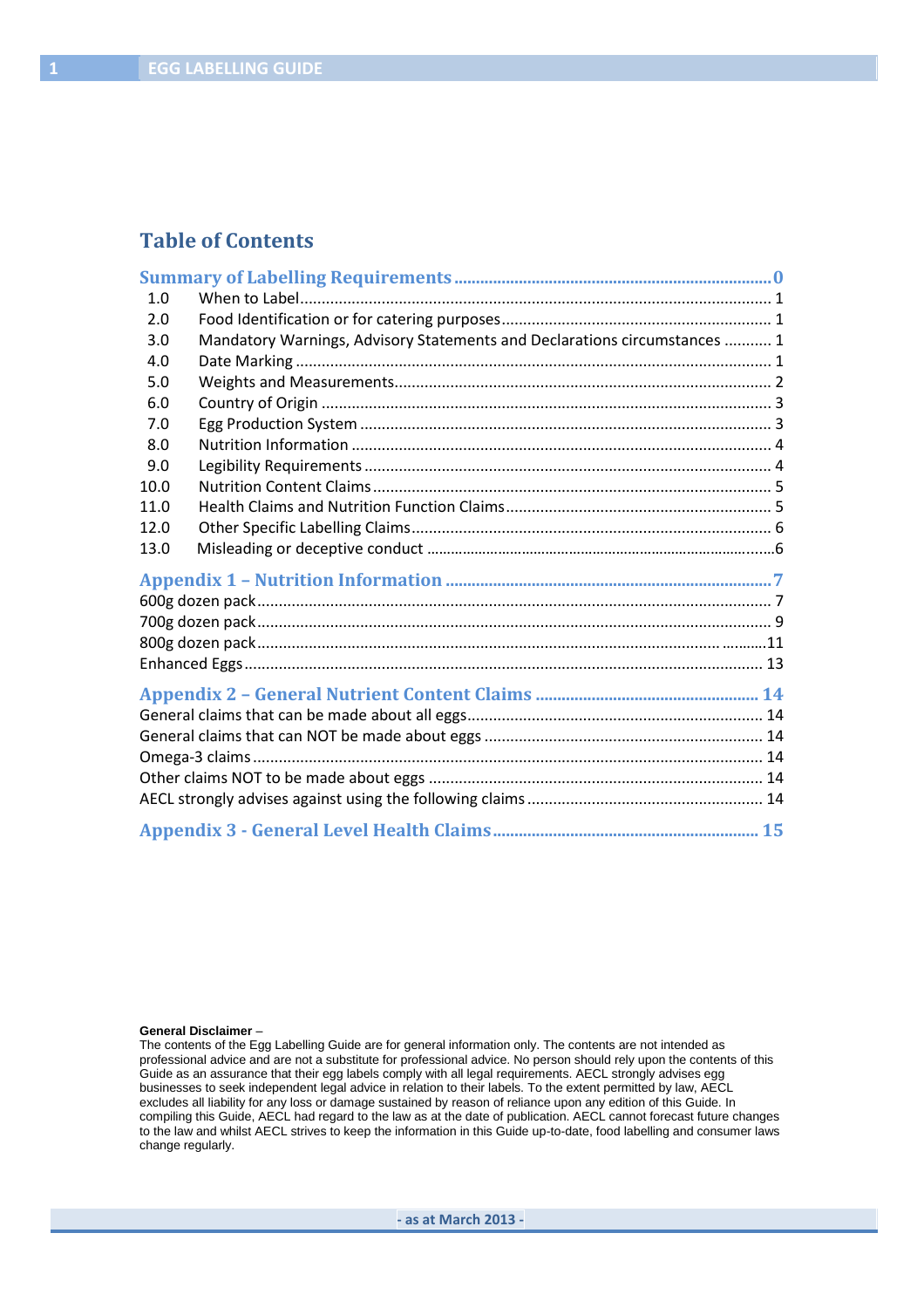## **Summary of Labelling Requirements**

Unless specifically exempted, eggs or egg products for retail sale or for catering purposes must include the following information legibly printed on the package:

- food name or description of the food
- lot identification
- name and business address of the supplier
- mandatory warning and advisory statements and declarations
- date marking
- directions for use or storage
- nutrition information panel
- other specific labelling requirements.

Eggs must also be compliant with regulations about nutrition and health related claims found in the Australia New Zealand (ANZ) Food Standards Code (Standards 1.2.8, 1.3.2 and 1.2.7).

If your egg products contain any other ingredient, further information should be sought from the Food Standards Code regarding permission for the addition of food additives, Standard 1.3.1 – Food additives, Schedule 1 Section 10. If any additional information is required, refer to the user guides on the FSANZ website or contact FSANZ at:

Food Standards Australia New Zealand (FSANZ) 55 Blackall St Barton ACT 2600 Phone: (02) 6271 2222 Web site: [www.foodstandards.gov.au](http://www.foodstandards.gov.au/foodstandardscode)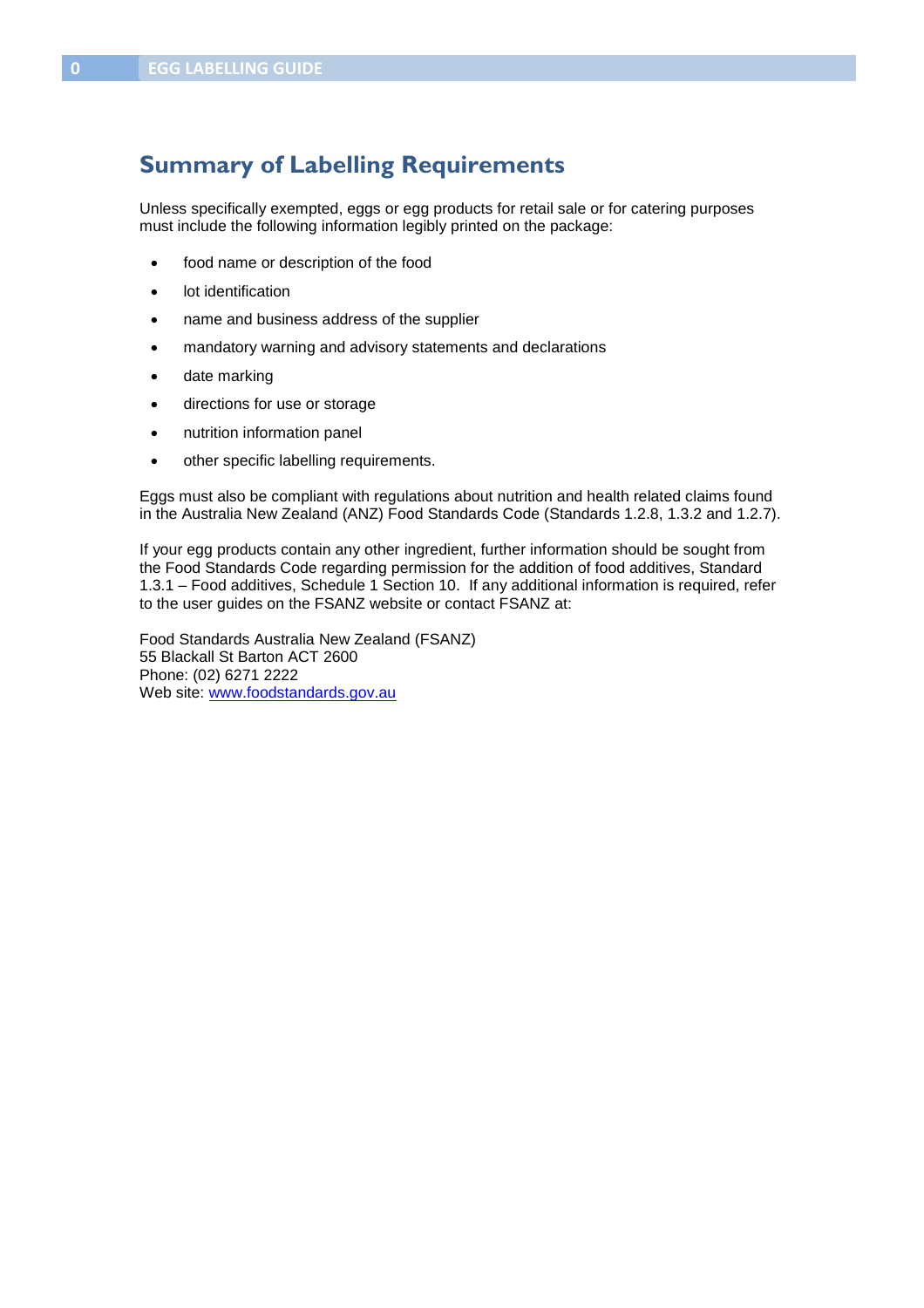## **1.0 When to Label**

In most circumstances eggs and egg products for retail sale or for catering purposes are required to bear a label setting out all the relevant information prescribed in the Food Standards Code.

- 1.1 Situations where egg producers would not have to comply with the labelling requirements of the Australia New Zealand Food Standards Code include:
	- 1) Eggs sold individually without any form of packaging (such as a tray or carton);
	- 2) Eggs sold when the customer selects the eggs from a tray and the shop keeper places the eggs in a suitable container, i.e. the local fruit and vegetable shop.

#### **2.0 Food Identification or for catering purposes**

- **2.1** *Name of Food*: "eggs" should be used to describe whole eggs. For egg products, the name and description of the food chosen for the label should be specific enough to differentiate it from other foods, such as 'dried eggs' or 'frozen egg yolk'.
- **2.2** *Lot Identification:* A form of identification is required which enables you to trace and recall the entire lot from sale where there is found to be a risk to human or animal health. A farmed base, shed base, date based system (or combination of these) can help satisfy the requirements for a lot mark.
- **2.3** *Name and Address*: You must include the full legal name of the supplier (person who packed the article or on whose behalf it was packed, such as to enable the person named to be identified and located) and their street or business address (not PO Box or Locked Bag) as per the ANZ Food Standards Code Standard 1.2.2 – Food Identification Requirements, clause 3.
- **2.4** The food identification requirements must always be followed. If the food is being transferred within a company or group of companies, the outer packaging may contain the food identification requirements. If the required information is not on the outer package, then this information can be conveyed by separately delivered documentation. Refer to the ANZ Food Standards Code Standard 1.2.1 – Application of Labelling and Other Information Requirements, clause 4.

## **3.0 Mandatory Warnings, Advisory Statements and Declarations circumstances**

- **3.1** Egg products that are not pasteurised must include an advisory statement that the product is "unpasteurised". This advice must be displayed on the egg product packaging.
- **3.2** "Commercial re-use of this carton is prohibited" should be printed on egg cartons in a font size of 3mm or greater and in Arial Bold font.

## **4.0 Date Marking**

**4.1** All egg cartons and trays must be date marked. The words "Best Before" must be used. No alternatives are permitted. The best before date must consist of a day and a month, either in numerical, chronological order (9.12) or numerical, alphabetical (9 Dec). No other date marking is to be used on the packaging.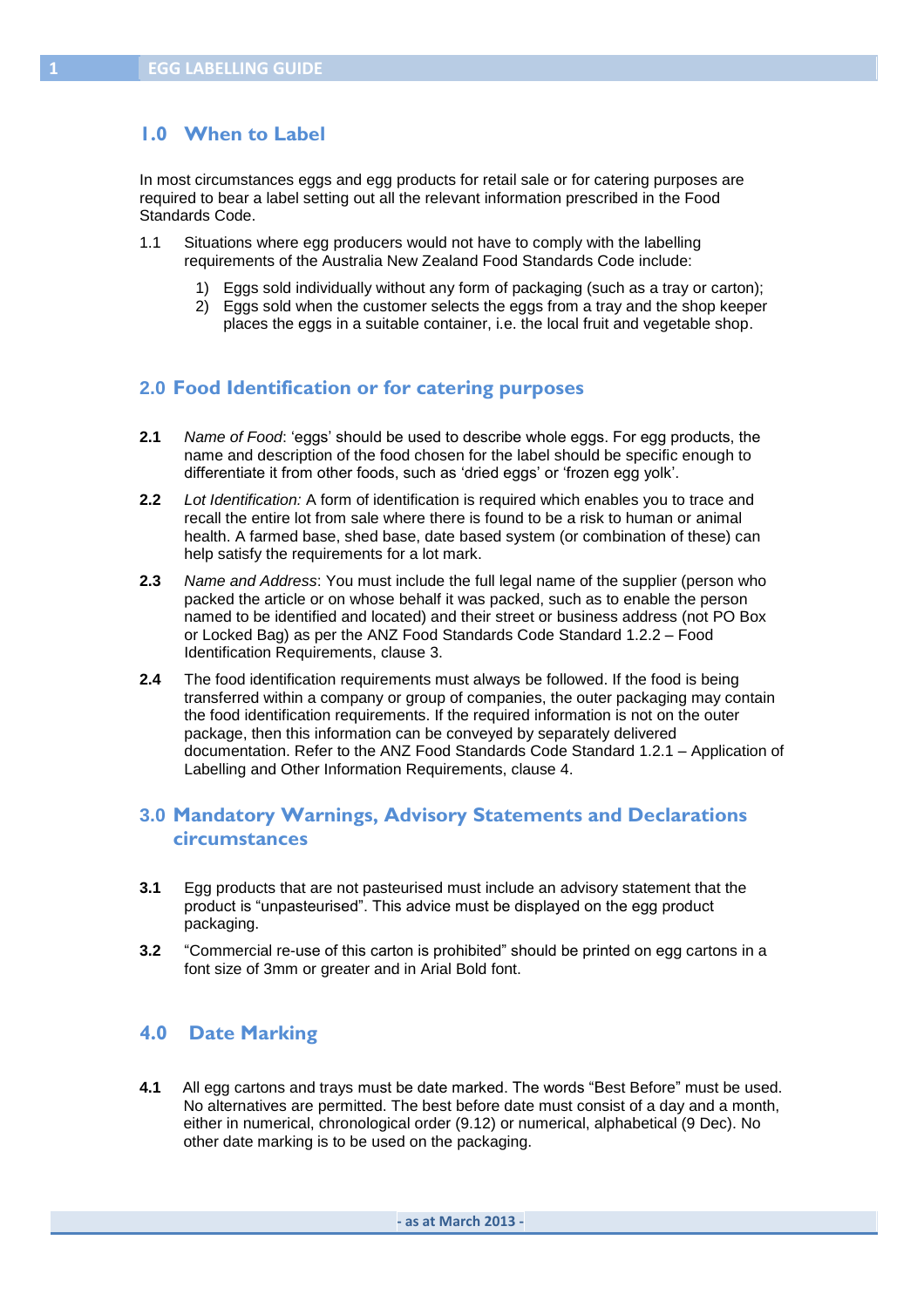- **4.2** "Best before" date, in relation to a package of food, means the date which signifies the end of the period during which the intact package of food, if stored in accordance with any stated storage conditions, will remain fully marketable and will retain any specific qualities for which express or implied claims have been made.
- **4.3** The term "Use by" is not permitted for use over "Best before" as Standard 1.2.5 clause 1 further states:

"Use by date, in relation to a package of food, means the date which signifies the end of the estimated period if stored in accordance with any stated storage conditions, after which the intact package of food should not be consumed because of health and safety reasons."

#### **5 Weights and Measurements**

- **5.1** When labelling the package with respect to the weight of the contents, it is noted that in 1990 the Commonwealth, States and Territories governments, agreed to sign an agreement to adopt Model Uniform Trade Measurement legislation.
- **5.2** As of 1 July 2010, the National Trade Measurement Regulations 2009 223, Subdivision 2, Special provision for measurement marking, 4.17 Eggs is that:
	- 1) "The measurement marking of a pre-packed article containing eggs must be made:-
		- (a) by reference to the number of eggs in the package; and
		- (b) by reference to the minimum total mass of all eggs in the package.
		- 2) The measurement marking of a pre-packed article containing eggs must not include a marking by reference to the minimum mass of each egg unless each egg in the:
			- (a) package has at least the stated minimum mass."
- **5.3** The form of expression of the "minimum mass" is a choice to be made by the company packaging and/or labelling the eggs. Use of the abbreviation "min" for minimum is acceptable.
- **5.4** The term "mass" may be substituted by the term "weight" and the unit of measurement would be in gram which can be abbreviated to "g".
- **5.5** The National Measurement Institute has advised that they will accept the total minimum mass for eggs to be displayed. For example - min. 600g, min. 700g, or min. 800g for egg carton labelling.
- **5.6** Although, not explicitly stated previously, with reference to the minimum mass of each egg in the package, each egg has to be at least the stated minimum mass.
- **5.7** The package must also state a minimum total mass. This minimum total mass would be calculated by multiplying the minimum mass of each egg in the container by the number of eggs and then rounding off this total to the nearest 10g.
	- (a) the permissible actual deficiency of any individual egg in relation to the minimum mass of each egg is 5%;
	- (b) the permissible average deficiency in total mass of all eggs in a package is nil.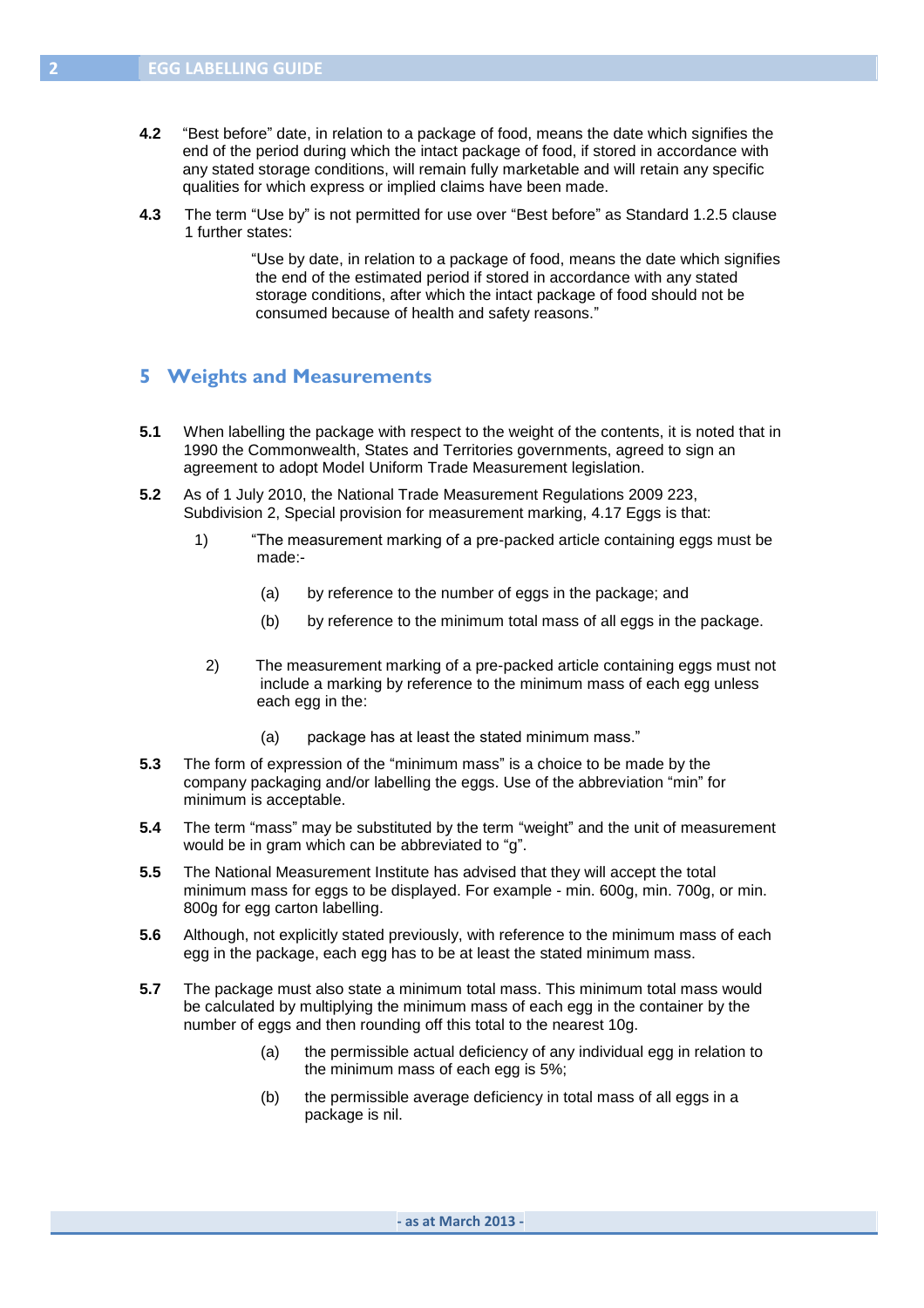In essence, the measured minimum total mass per pack must always be equal to or greater than the labelled minimum total mass on pack.

- **5.8** In the case of individual eggs, the accuracy of the weight can be expressed to one decimal place, e.g. 58.4g. Please note, eggs can lose significant weight over short periods of time.
- **5.9** General position of measurement marking.
	- (a) A measurement marking on a package must be made on the principal display panel.
	- (b) If there is more than 1 principal display panel, a measurement marking must be made on at least 2 of the principal display panels.

 Principal display panel, in relation to a package, means the part of the package that is most likely to be displayed under normal and customary conditions of display.

## **6 Country of Origin**

**6.1** The packaging of eggs should contain a statement regarding the country of origin. Any statement claimed should comply with FSANZ Standards.

 A new Australia New Zealand Food Standards Code Standard, "1.2.11 Country of Origin Requirements," would require a statement on eggs such as "Product of Australia" or "Produce of Australia".

**6.2** Any further statements such as "produced and packed for" or "produced by" are permitted but not mandatory and can be added if required, provided any statement/claim is in compliance with the Competition and Consumers Act 2010.

## **7 Egg Production System**

There is currently uncertainty about the description of production systems on labels, particularly in relation to the use of "free range". Different jurisdictions in Australia have, or are now considering, the introduction of labelling regulations whereas other States and Territories have none. There are numerous differing voluntary standards applied within the industry.

Until there is greater certainty and consistency in labelling requirements, AECL is unable to provide guidance in this area. Egg producers should seek independent legal advice specific to their individual circumstances. Egg producers should not rely on any superseded or previous version of the Egg Labelling Guide in relation to egg production system definitions and are reminded to take note of section 13 of the Guide titled "Misleading or deceptive conduct".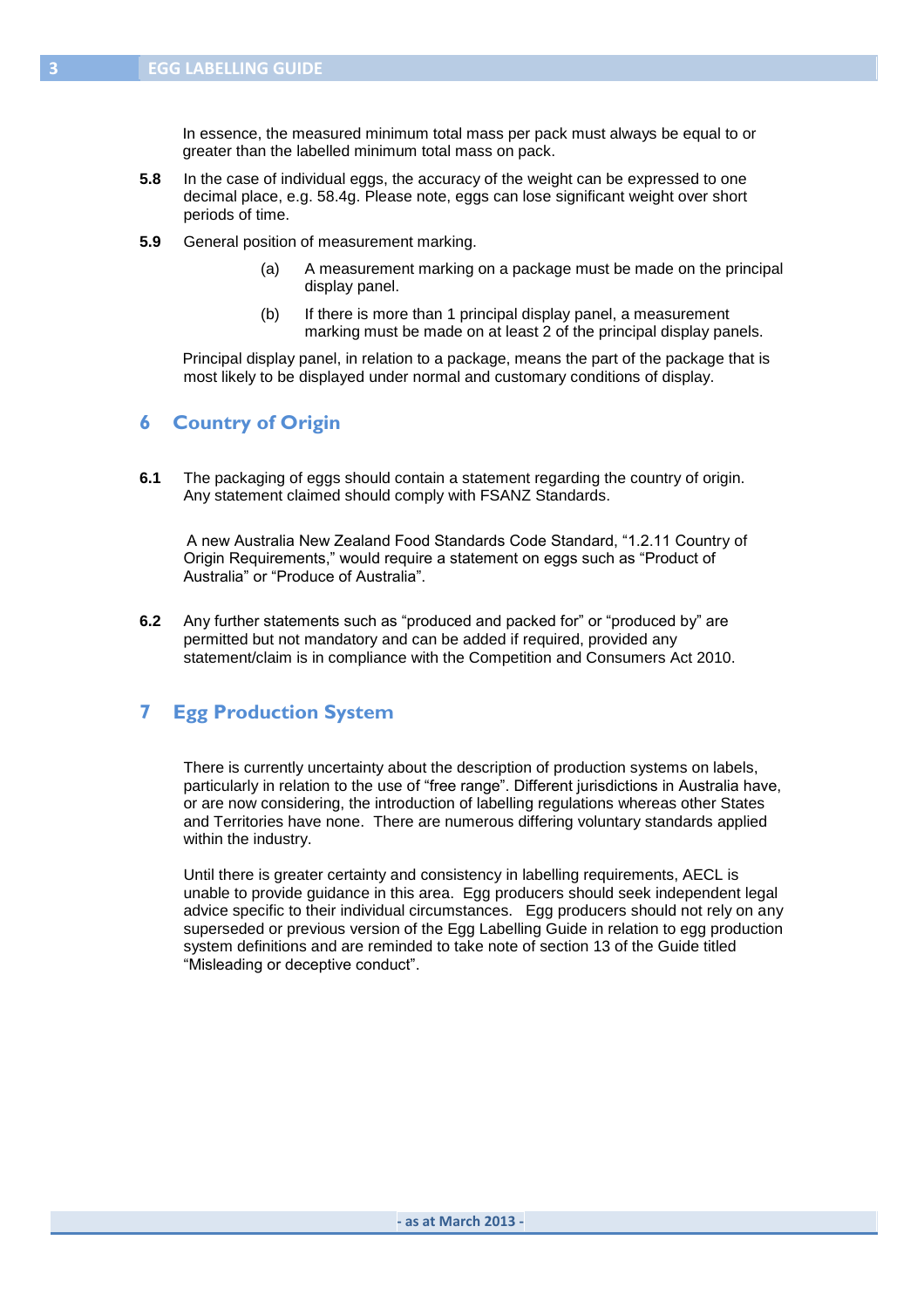## **8 Nutrition Information**

**8.1** Egg packaging must include a Nutrition Information Panel (NIP) based on the edible portion of two average size eggs in that carton or tray. On average, 87% of an egg"s weight is edible.

Please find the standard information for dozen egg packs in the table below.

| Pack weight      | <b>Egg Size</b> | <b>Average Size</b> | <b>Edible</b>   | <b>Size</b>       |
|------------------|-----------------|---------------------|-----------------|-------------------|
|                  | Range           | per egg             | <b>Portion</b>  | <b>Descriptor</b> |
|                  |                 |                     | per egg         |                   |
| 500 <sub>g</sub> | $41.7g - 49.9g$ | 43q                 | 37 <sub>g</sub> | Medium            |
| 600g             | $50.0g - 58.2g$ | 52g                 | 45g             | Large             |
| 700g             | $58.3g - 66.6g$ | 60 <sub>q</sub>     | 52g             | X-large           |
| 800g             | $66.7g - 71.6g$ | 68g                 | 59q             | Jumbo             |
| 860g             | $71.7q - 78.0q$ | 73g                 | 64g             | King-size         |

 Size descriptors cannot be printed next to the weight. (Reference National Trade Measurement Regulations 2009, Clause 4.29 (1) (b) (2) (a) (i) - Prohibited expressions).

 The regulations concerning Nutrition Information Panels are contained in Standard 1.2.8. For examples of panels for 600g, 700g and 800g pack weights see *Appendix 1*.

## **9 Legibility Requirements**

- **9.1** You can choose any type style or type size provided that the information displayed on the packaging is in English, is legible and in clear contrast to the background (contrasting colours e.g. black on white). The exceptions are the font size of the production system on the front of the carton (refer to Part 7.1 above), and warning statements, which must be in a type size of not less than 3mm in height. Refer to Australia New Zealand Food Standards Code Standard 1.2.9 – Legibility Requirements.
- **9.2** The declaration of the Egg Production System on the package label (in the font style specified in Part 7.1) must:
	- (a) Be displayed on the front panel, as the principal panel and top flap of the carton and on the side readily accessible to a consumer (both prior to purchase and during the life of the product);
	- (b) Not be obscured by an outer covering;
	- (c) Be declared in a font size of 6mm or greater;
	- (d) Be set out legibly and prominently such as to afford a distinct contrast to the background (refer to Clause 2(1) of Australia New Zealand Food Standards Code Standard 1.2.9).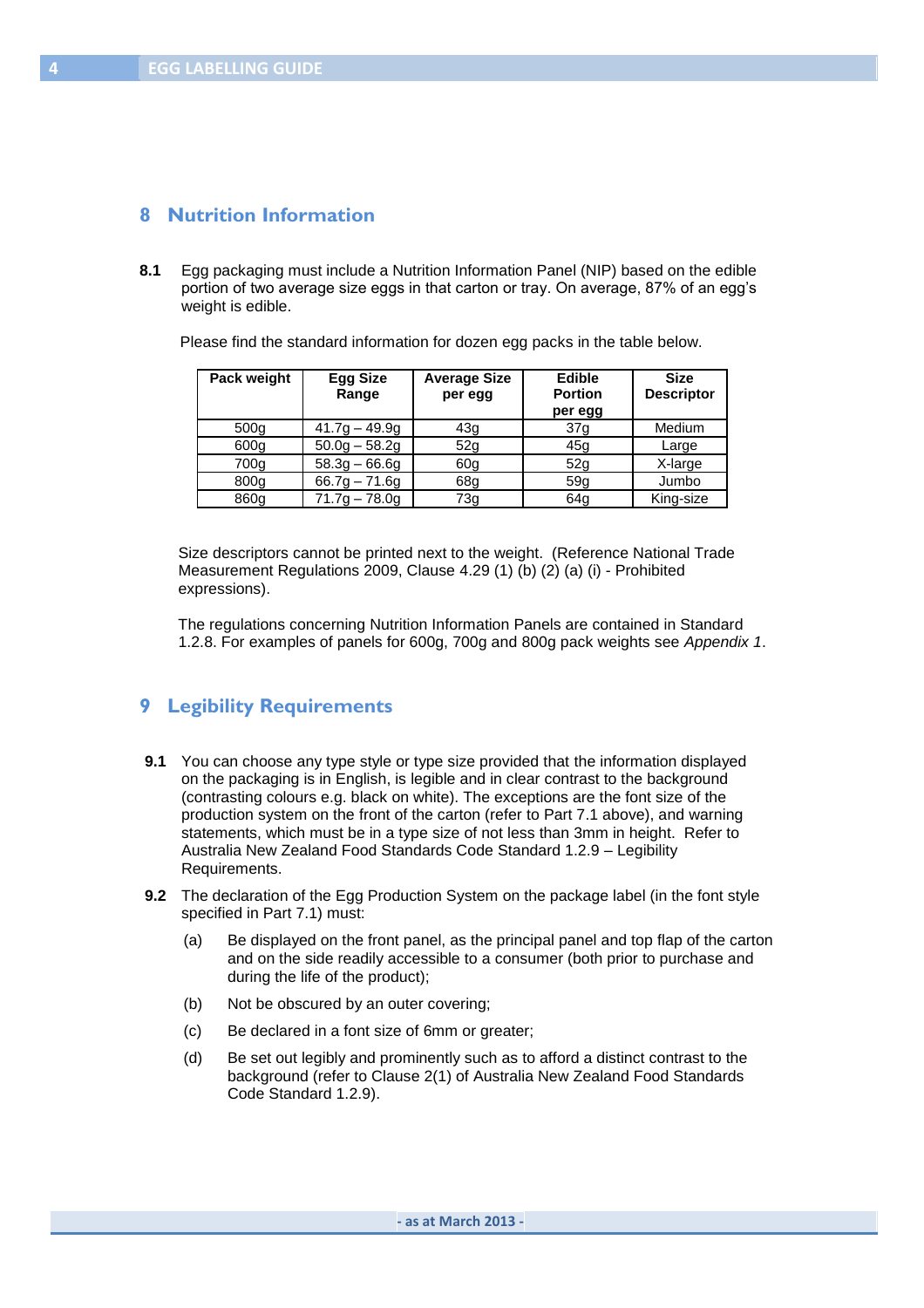## 10 **Nutrition Content Claims**

(Standards cover both pack labels and advertisements)

- **10.1** For examples of legally allowable nutrition content claims, please see *Appendix 1* (specific to pack weights and average nutrient content of eggs as specified) and *Appendix 2* (General nutrient content claims permissible for all eggs).
- **10.2** Claim of "high" can be used when the conditions for "good source" claims are met. Claims of "very high" or "excellent" source of a vitamin or mineral are not defined in the Australia New Zealand Food Standards Code, but are likely not to be misleading if they are used when the vitamin or mineral referred to in the claim is present at a level of at least 50% RDI.
- **10.3** You cannot compare the vitamin or mineral content of your product with that of any other food (as per Australia New Zealand Food Standards Code Standards 1.3.2 and 1.2.7 Clause 8).
- **10.4** Comparative claims that directly or indirectly compare the nutrition content of one food or brand of food with another are permitted using descriptors such as "light" or "lite", "increased" or "reduced". This may refer to nutrients such as omega-3"s, total fat, total protein, sugar etc. (with the exception of vitamins and minerals) – provided that they:
	- (a) are not misleading,
	- (b) state the % or fraction difference between the amount of the nutrient in the claimed food and the reference food (must be a minimum of 25% difference),
	- (c) clearly identify the reference food,
	- (d) meet any other associated conditions for making the claim as set out in Schedule 1 of Standard 1.2.7 in the ANZ Food Standards Code

## **11 Therapeutic Claims**

(regulations cover both pack labels and advertisements**)**

- **11.1** The regulations (Standard 1.2.7 of the Australia New Zealand Food Standards Code) prohibit claims about eggs that:
	- (a) refer to the prevention, diagnosis, cure or alleviation of a disease, disorder or condition; or
	- (b) compare a food with a good that is;
		- i) represented in any way to be for therapeutic use; or
		- ii) likely to be taken to be for therapeutic use, whether because of the way in which the good is presented or for any other reason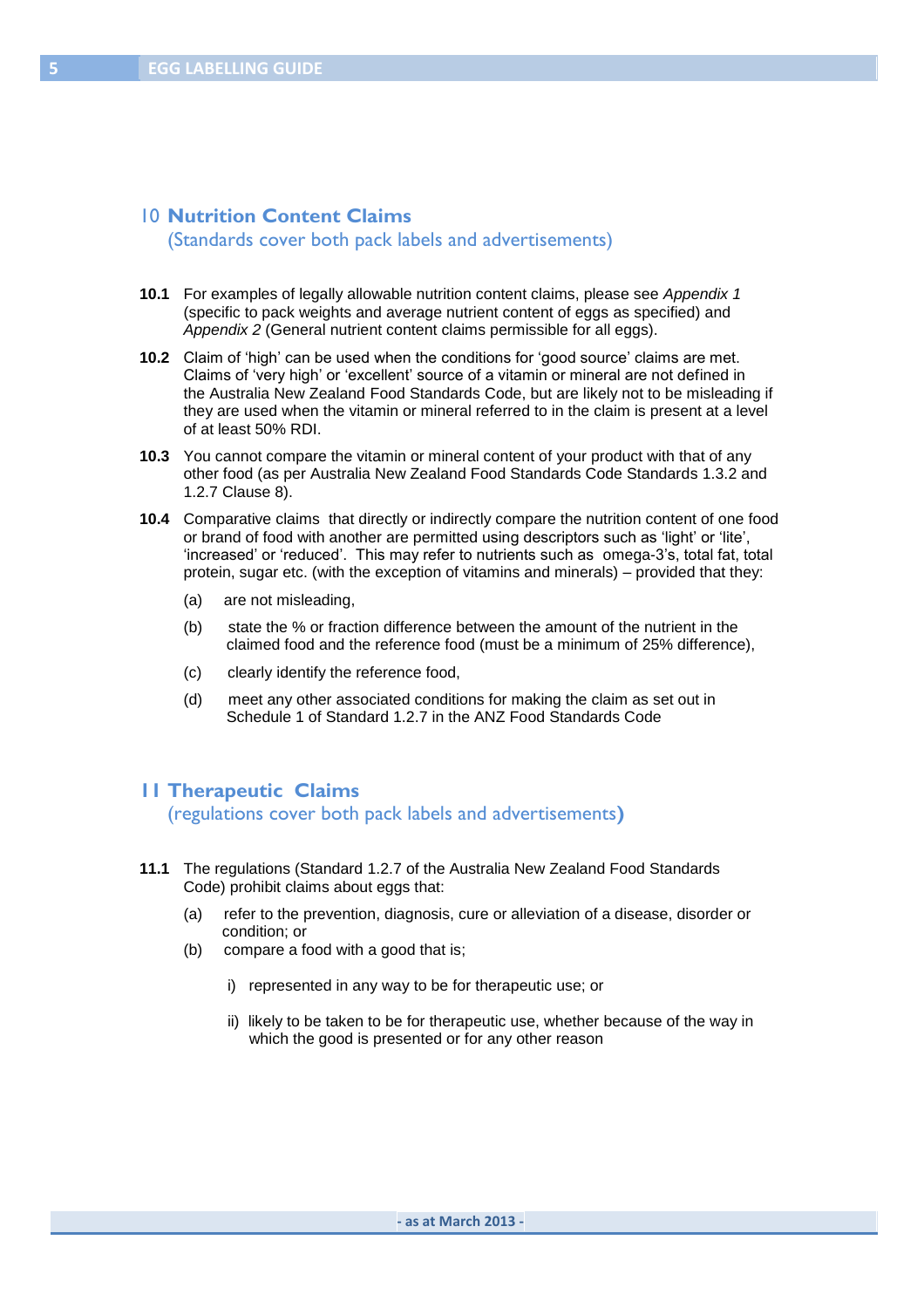## **12 Other Specific Labelling Claims**

**12.1** In accordance with food law and fair trading law, you must not represent foods in a false, misleading or deceptive manner. If you wish to make any claim about your eggs or egg products, such as 'cage', 'free range' or 'barn laid' eggs, you must make sure that these claims are accurate and not misleading. If you require specific advice on labelling claims on your products, you should contact your solicitor.

#### **13 Misleading or deceptive conduct**

- **13.1** A person or company must not, in trade or commerce, engage in misleading or deceptive conduct. Such conduct can amount to breaches of the Competition and Consumers Act 2010 or fair trading or consumer affairs legislation for each Australian State and Territory or the Food Act of each Australian State or Territory.
- **13.2** A false or misleading representation can be made by a person or company through the overall impression created by the representation. This means, for example, a representation can be created by any images on a product label.
- **13.3** It is not necessary for a person or company to have an intention to mislead or deceive; it is only necessary that the conduct is likely to mislead or deceive the reasonable consumer.
- **13.4** Misleading and deceptive conduct can include, but is not limited to, a person or company doing any of the following:
	- (a) falsely represent that goods are of a particular standard, quality, value, grade, composition, style or model, or have had a particular history or particular previous use;
	- (b) falsely represent that services are of a particular standard, quality, value or grade;
	- (c) falsely represent that a particular person has agreed to acquire goods or services;
	- (d) represent that goods or services have sponsorship, approval, performance characteristics, accessories, uses or benefits they do not have;
	- (e) represent that a person or a company have a sponsorship, approval or affiliation it does not have;
	- (f) make a false or misleading representation with respect to the price of goods or services;
	- (g) make a false or misleading representation about the place of origin of goods;
	- (h) make a false or misleading representation concerning the need for any goods or services.
- Note: Penalty; 10,000 penalty points can be imposed for any offence in relation to the Competition and Consumer Act 2010.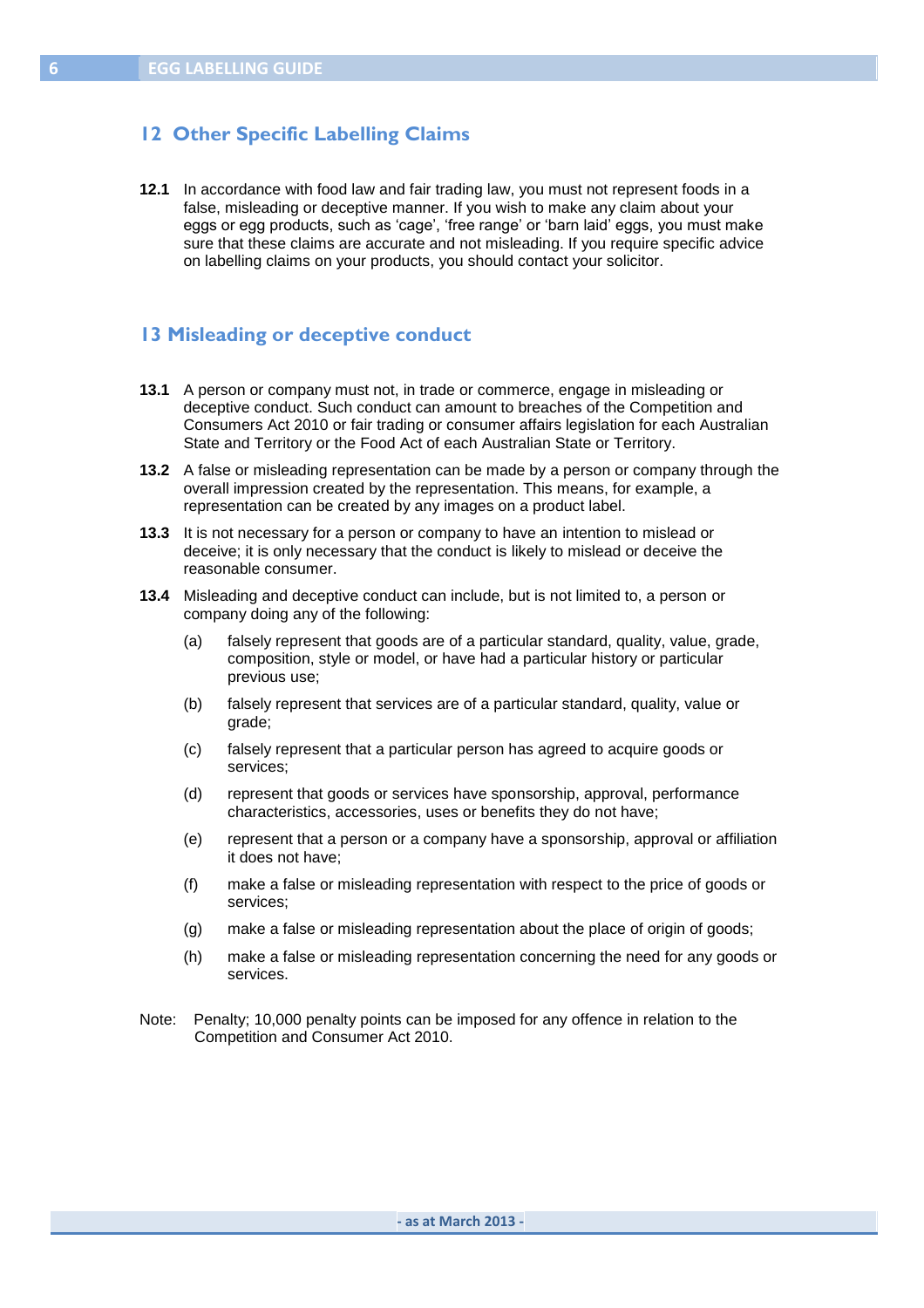# **Appendix 1 – Nutrition Information**

## **600g dozen pack**

#### **Nutrition Information Panel (NIP)**

These must be reproduced in the same format as represented below.

#### **Minimum NIP**

Below is the mandatory minimum NIP that must appear on all packs. This is for use when **no** nutrition claims are made. If nutrition claims are made, the relevant nutrient (and possibly other related nutrients) must be added to the panel with its %RDI listed.

| <b>NUTRITION INFORMATION</b> |                      |                      |  |  |  |
|------------------------------|----------------------|----------------------|--|--|--|
| Servings per package: 6      |                      |                      |  |  |  |
| Serving size: 90g (2 eggs)*  |                      |                      |  |  |  |
|                              | Average Quantity per | Average Quantity per |  |  |  |
|                              | Serving              | 100 <sub>q</sub>     |  |  |  |
| Energy                       | 503 kJ               | 559 kJ               |  |  |  |
| Protein                      | 11 $g$               | 12.2 $g$             |  |  |  |
| Fat, total                   | 8.9 <sub>g</sub>     | 9.9 <sub>g</sub>     |  |  |  |
| - saturated                  | 3.0 <sub>g</sub>     | 3.3 <sub>g</sub>     |  |  |  |
| Carbohydrate                 | 1.2 <sub>g</sub>     | 1.3 <sub>g</sub>     |  |  |  |
| - sugars                     | 0.3 <sub>g</sub>     | 0.3 <sub>g</sub>     |  |  |  |
| Sodium                       | 122 mg               | 136 ma               |  |  |  |

\* Edible portion only

#### **Maximum NIP (when** *not* **using %DI thumbnails on front of pack)**

| <b>NUTRITION INFORMATION</b> |                           |                             |  |  |
|------------------------------|---------------------------|-----------------------------|--|--|
| Servings per package: 6      |                           |                             |  |  |
| Serving size: 90g (2 eggs)*  |                           |                             |  |  |
|                              | Average Quantity per      | <b>Average Quantity per</b> |  |  |
|                              | serving                   | 100 <sub>g</sub>            |  |  |
| Energy                       | 503 kJ                    | 559 kJ                      |  |  |
| Protein                      | 11.0q                     | 12.2 <sub>q</sub>           |  |  |
| Fat, total                   | 8.9 <sub>g</sub>          | 9.9 <sub>g</sub>            |  |  |
| - saturated                  | 3.0 <sub>q</sub>          | 3.3 <sub>g</sub>            |  |  |
| - trans                      | 0 <sub>q</sub>            | 0 <sub>q</sub>              |  |  |
| - polyunsaturated            | 1.4 <sub>q</sub>          | 1.6 <sub>g</sub>            |  |  |
| - omega-3                    | 0.15g                     | 0.17 g                      |  |  |
| - ALA                        | 0.05 <sub>g</sub>         | 0.06 <sub>g</sub>           |  |  |
| - DHA                        | 0.09 <sub>q</sub>         | 0.10 g                      |  |  |
| - DPA                        | 0.01 <sub>q</sub>         | 0.01 <sub>q</sub>           |  |  |
| - monounsaturated            | 4.6 g                     | 5.1 <sub>g</sub>            |  |  |
| Cholesterol                  | 345 mg                    | 383 mg                      |  |  |
| Carbohydrate                 | 1.2 <sub>g</sub>          | 1.3 <sub>g</sub>            |  |  |
| - sugars                     | 0.3 <sub>g</sub>          | 0.3 <sub>g</sub>            |  |  |
| Sodium                       | $122 \text{ mg}$          | 136 mg                      |  |  |
| Potassium                    | 120 mg                    | 133 mg                      |  |  |
| Vitamin A                    | 207 mcg (28%)^            | 230 mcg                     |  |  |
| Vitamin E                    | 2.1 mg (21%)^             | 2.3 <sub>mg</sub>           |  |  |
| Thiamin                      | $0.11$ mg $(10\%)$        | $0.12$ mg                   |  |  |
| Riboflavin                   | $0.5$ mg $(29%)^{\wedge}$ | 0.5 <sub>mg</sub>           |  |  |
| Folate                       | 84 mcg (42%)^             | 93 mcg                      |  |  |
| Pantothenic acid             | 1.8 mg (36%)^             | 2.0 <sub>mg</sub>           |  |  |
| Vitamin B12                  | 0.7 mcg (35%)^            | $0.8$ mcg                   |  |  |
| Iron                         | 1.4 mg (12%)^             | 1.6 <sub>mg</sub>           |  |  |
| Phosphorus                   | 180 mg (18%)^             | 200 mg                      |  |  |
| Selenium                     | 35 mcg (50%)^             | 39 mcg                      |  |  |
| lodine                       | 37 mcg (25%)^             | 41 mcg                      |  |  |
| Lutein                       | $0.34$ ma                 | $0.38$ ma                   |  |  |
| Zeaxanthin                   | $0.12$ mg                 | $0.13$ ma                   |  |  |

\* Edible portion only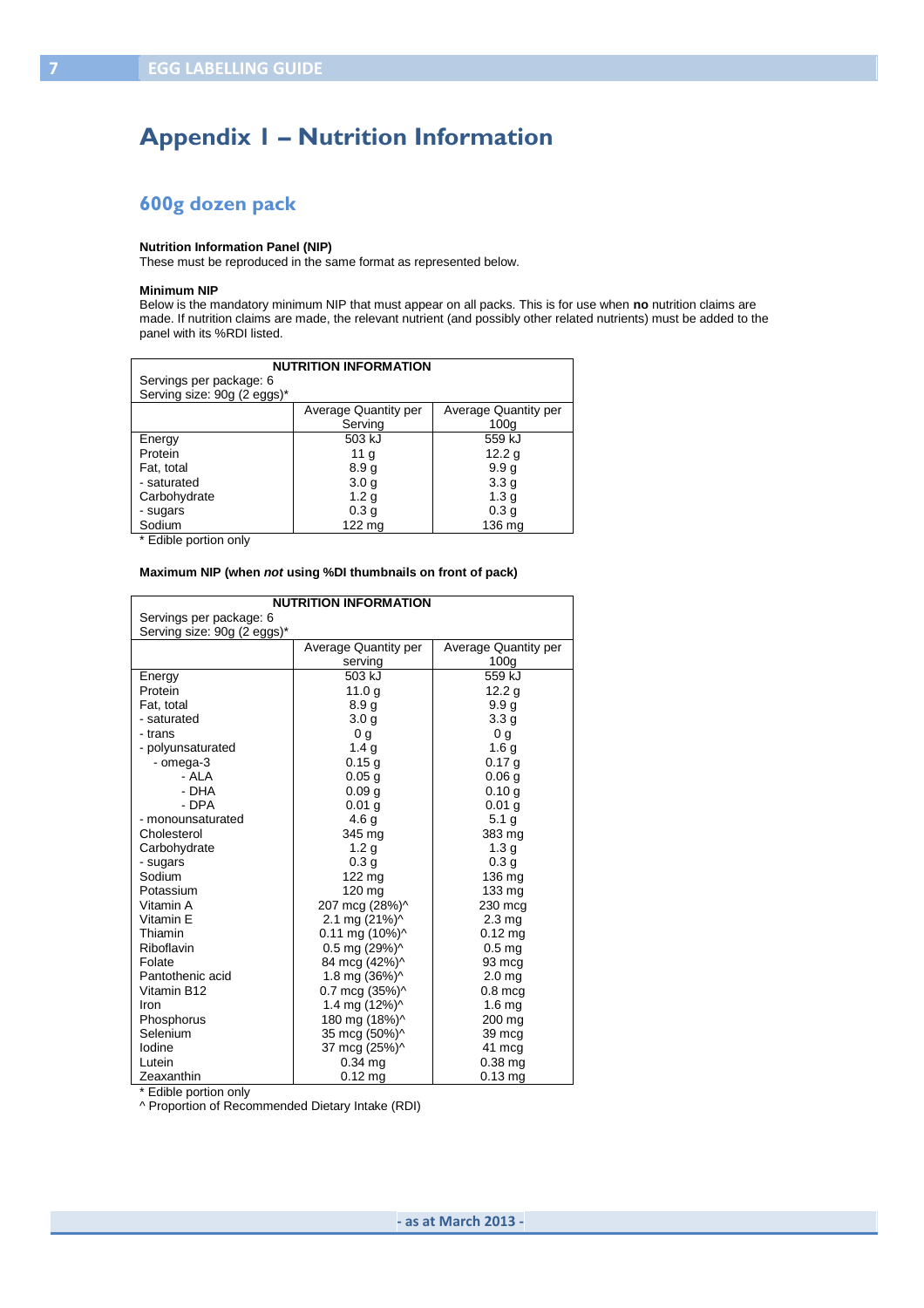#### **Maximum NIP (when using % DI thumbnails on front of pack)**

Note %Daily Intake column is mandatory when %DI thumbnails are being used on front of pack

| <b>NUTRITION INFORMATION</b> |                      |                             |                      |  |
|------------------------------|----------------------|-----------------------------|----------------------|--|
| Servings per package: 6      |                      |                             |                      |  |
| Serving size: 90g (2 eggs)*  |                      |                             |                      |  |
|                              | Average Quantity per | % Daily Intake <sup>#</sup> | Average Quantity per |  |
|                              | serving              | (per serving)               | 100 <sub>q</sub>     |  |
| Energy                       | 503 kJ               | 6%                          | 559 kJ               |  |
| Protein                      | 11.0q                | 22%                         | 12.2 <sub>q</sub>    |  |
| Fat. total                   | 8.9 <sub>g</sub>     | 13%                         | 9.9 <sub>g</sub>     |  |
| - saturated                  | 3.0 <sub>g</sub>     | 13%                         | 3.3 <sub>g</sub>     |  |
| - trans                      | 0 <sub>g</sub>       |                             | 0 <sub>g</sub>       |  |
| - polyunsaturated            | 1.4 <sub>g</sub>     |                             | 1.6 <sub>g</sub>     |  |
| - omega-3                    | 0.15g                |                             | 0.17 g               |  |
| - ALA                        | 0.05 <sub>g</sub>    |                             | 0.06 <sub>q</sub>    |  |
| - DHA                        | 0.09 <sub>g</sub>    |                             | 0.10 g               |  |
| - DPA                        | 0.01 <sub>q</sub>    |                             | 0.01 <sub>q</sub>    |  |
| - monounsaturated            | 4.6 <sub>g</sub>     |                             | 5.1 <sub>g</sub>     |  |
| Cholesterol                  | 345 mg               |                             | 383 mg               |  |
| Carbohydrate                 | 1.2 <sub>g</sub>     | 0%                          | 1.3 <sub>g</sub>     |  |
| - sugars                     | 0.3 <sub>g</sub>     | 0%                          | 0.3 <sub>g</sub>     |  |
| Sodium                       | 122 mg               | 5%                          | 136 mg               |  |
| Potassium                    | 120 mg               |                             | 133 mg               |  |
| Vitamin A                    | 207 mcg              | 28%^                        | 230 mcg              |  |
| Vitamin E                    | 2.1 <sub>mg</sub>    | $21\%$                      | 2.3 <sub>mg</sub>    |  |
| Thiamin                      | $0.11$ mg            | $10\%$ ^                    | $0.12$ mg            |  |
| Riboflavin                   | 0.5mg                | 29%                         | 0.5 <sub>mq</sub>    |  |
| Folate                       | 84 mcg               | 42%^                        | 93 mcg               |  |
| Pantothenic acid             | 1.8 <sub>mq</sub>    | $36\%^{\wedge}$             | 2.0 <sub>mg</sub>    |  |
| Vitamin B12                  | $0.7$ mcg            | 35%^                        | $0.8$ mcg            |  |
| Iron                         | 1.4 <sub>mg</sub>    | 12%^                        | 1.6 <sub>mg</sub>    |  |
| Phosphorus                   | 180 mg               | 18%^                        | 200 mg               |  |
| Selenium                     | 35 mcg               | $50\%$ ^                    | 39 mcg               |  |
| lodine                       | 37 mcg               | 25%^                        | 41 mcg               |  |
| Lutein                       | 0.34 mg              |                             | 0.38 mg              |  |
| Zeaxanthin                   | $0.12$ ma            |                             | $0.13$ mg            |  |

\* Edible portion only

^ Proportion of Recommended Dietary Intake (RDI) # Percentage Daily Intakes are based on an average adult diet of 8700kJ. Your daily intakes may be higher or lower depending on your energy needs.

#### **Permitted Nutrient Content Claims (only if nutrient and %DI / RDI specified in NIP)**

Note no RDI/DI values exist for omega-3s so they are not included in the panel

| Good source of protein     | Contains (or source of) the | Contains (or source of) the     |
|----------------------------|-----------------------------|---------------------------------|
|                            | antioxidant lutein          | antioxidant zeaxanthin          |
| Good source of vitamin A   | Source of vitamin E         | Source of thiamin               |
| Good source of riboflavin  | Good source of folate       | Good source of pantothenic acid |
| Good source of vitamin B12 | Source of iron              | Source of phosphorus            |
| Good source of selenium    | Good source of jodine       | Good source of omega-3s         |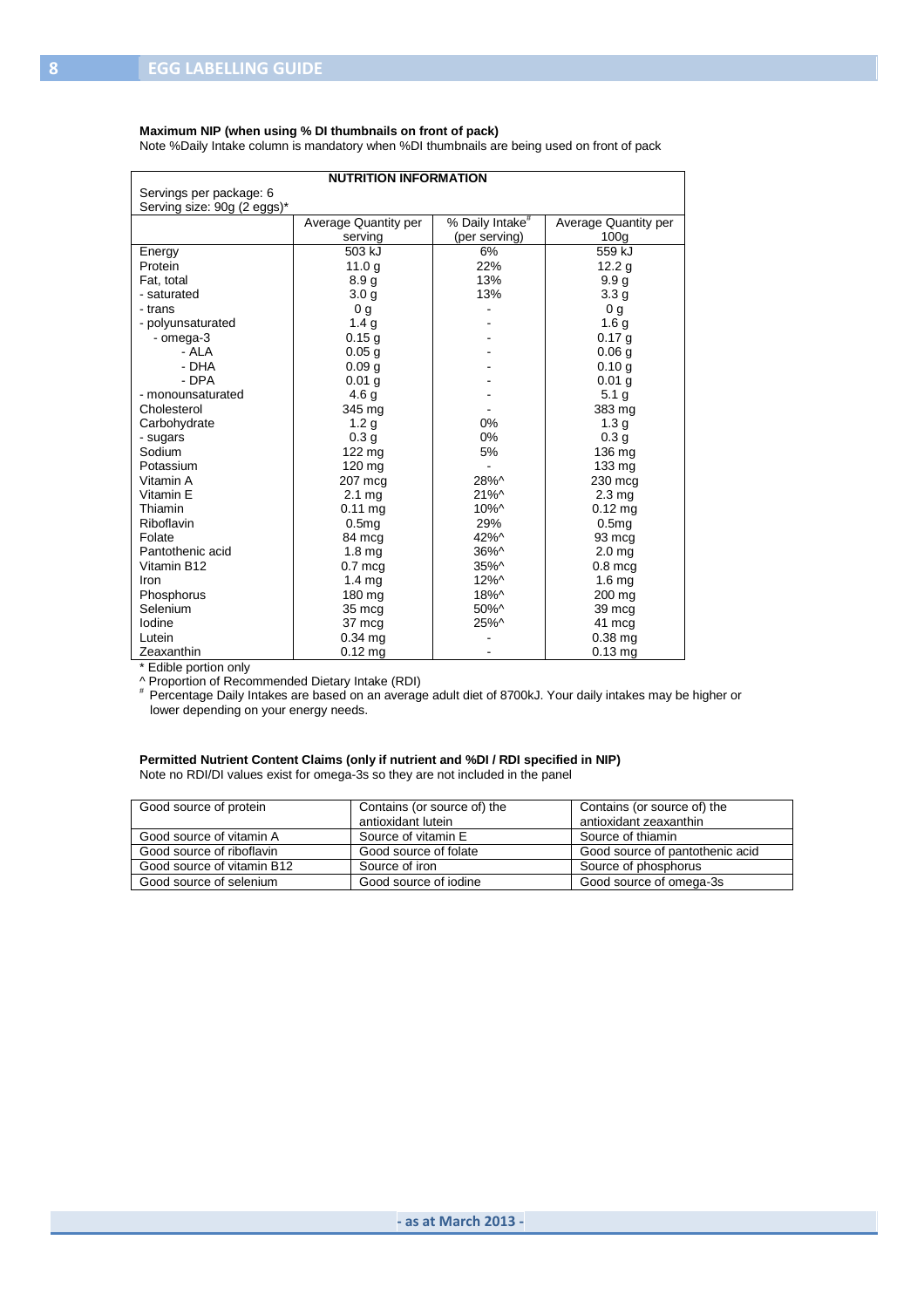# **700g dozen pack**

#### **Nutrition Information Panel (NIP)**

These must be reproduced in the same format as represented below.

#### **Minimum NIP**

Below is the mandatory minimum NIP that must appear on all packs. This is for use when no nutrition claims are made. If nutrition claims are made, the relevant nutrient (and possibly other related nutrients) must be added to the panel with its %RDI listed.

| <b>NUTRITION INFORMATION</b>                        |                              |                             |  |  |  |
|-----------------------------------------------------|------------------------------|-----------------------------|--|--|--|
| Servings per package: 6                             |                              |                             |  |  |  |
|                                                     | Serving size: 104g (2 eggs)* |                             |  |  |  |
|                                                     | Average Quantity per         | <b>Average Quantity per</b> |  |  |  |
|                                                     | Serving                      | 100 <sub>q</sub>            |  |  |  |
| Energy                                              | 581 kJ                       | 559 kJ                      |  |  |  |
| Protein<br>12.2 $g$<br>12.7 $g$                     |                              |                             |  |  |  |
| Fat, total                                          | 10.3 <sub>g</sub>            | 9.9 <sub>g</sub>            |  |  |  |
| - saturated<br>3.4 <sub>g</sub><br>3.3 <sub>q</sub> |                              |                             |  |  |  |
| Carbohydrate                                        | 1.4 g                        | 1.3 <sub>g</sub>            |  |  |  |
| 0.3 <sub>q</sub><br>0.3 <sub>g</sub><br>- sugars    |                              |                             |  |  |  |
| Sodium<br>141 ma<br>136 ma                          |                              |                             |  |  |  |

\* Edible portion only

#### **Maximum NIP (when** *not* **using %DI thumbnails on front of pack)**

| <b>NUTRITION INFORMATION</b> |                                                |                      |  |  |
|------------------------------|------------------------------------------------|----------------------|--|--|
| Servings per package: 6      |                                                |                      |  |  |
| Serving size: 104g (2 eggs)* |                                                |                      |  |  |
|                              | Average Quantity per                           | Average Quantity per |  |  |
|                              | serving                                        | 100 <sub>g</sub>     |  |  |
| Energy                       | 581 kJ                                         | 559 kJ               |  |  |
| Protein                      | 12.7 $g$                                       | 12.2 $g$             |  |  |
| Fat. total                   | 10.3 <sub>g</sub>                              | 9.9 <sub>g</sub>     |  |  |
| - saturated                  | 3.4 <sub>q</sub>                               | 3.3 g                |  |  |
| - trans                      | 0 g                                            | 0 <sub>q</sub>       |  |  |
| - polyunsaturated            | 1.7 <sub>g</sub>                               | 1.6 <sub>g</sub>     |  |  |
| - omega-3                    | 0.18 <sub>g</sub>                              | 0.17 <sub>g</sub>    |  |  |
| - ALA                        | 0.06 <sub>g</sub>                              | 0.06 <sub>q</sub>    |  |  |
| - DHA                        | 0.10 q                                         | 0.10q                |  |  |
| - DPA                        | $0.01$ g                                       | 0.01 <sub>g</sub>    |  |  |
| - monounsaturated            | 5.3 <sub>g</sub>                               | 5.1 <sub>g</sub>     |  |  |
| Cholesterol                  | 398 mg                                         | 383 mg               |  |  |
| Carbohydrate                 | 1.4 <sub>q</sub>                               | 1.3 <sub>g</sub>     |  |  |
| - sugars                     | 0.3 <sub>g</sub>                               | 0.3 <sub>g</sub>     |  |  |
| Sodium                       | 141 mg                                         | 136 mg               |  |  |
| Potassium                    | 138 mg                                         | 133 mg               |  |  |
| Vitamin A                    | 239 mcg (32%)^                                 | 230 mcg              |  |  |
| Vitamin E                    | 2.4 mg (24%)^                                  | 2.3 <sub>mg</sub>    |  |  |
| Thiamin                      | $0.12$ mg $(11%)^{\wedge}$                     | $0.12$ ma            |  |  |
| Riboflavin                   | 0.5mg(29%)                                     | 0.5 <sub>mg</sub>    |  |  |
| Folate                       | 97 mcg (49%)^                                  | 93 mcg               |  |  |
| Pantothenic acid             | 2.1 mg (42%)^                                  | 2.0 <sub>mg</sub>    |  |  |
| Vitamin B12                  | 0.8 mcg $(40\%)$ <sup><math>\land</math></sup> | $0.8$ mcg            |  |  |
| Iron                         | 1.7 mg (14%)^                                  | 1.6 <sub>mq</sub>    |  |  |
| Phosphorus                   | 208 mg (21%)^                                  | 200 ma               |  |  |
| Selenium                     | 41 mcg (59%)^                                  | 39 mcg               |  |  |
| lodine                       | 43 mcg (29%)^                                  | 41 mcg               |  |  |
| Lutein                       | $0.40$ ma                                      | $0.38$ ma            |  |  |
| Zeaxanthin                   | $0.14$ ma                                      | $0.13$ ma            |  |  |

\* Edible portion only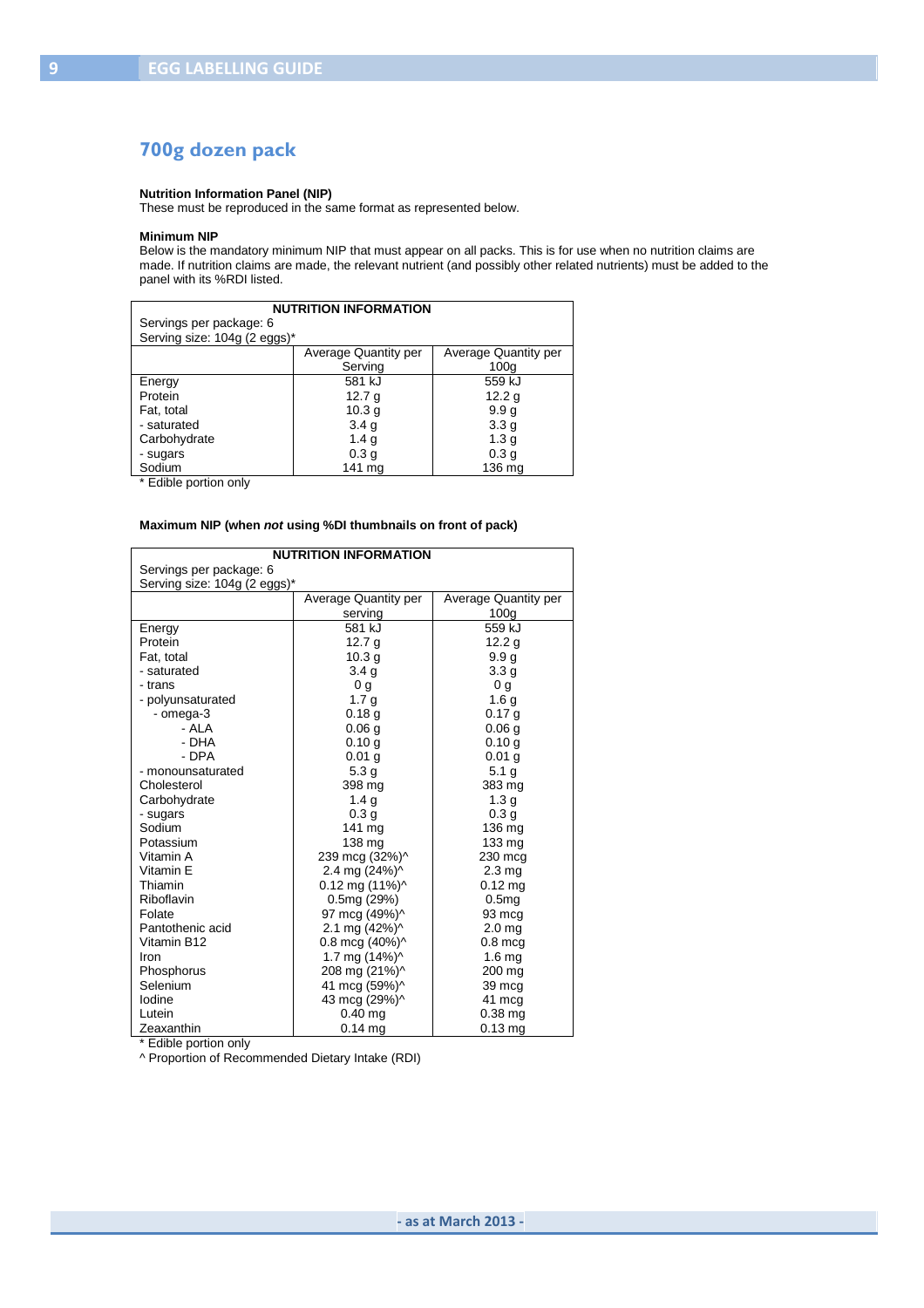#### **Maximum NIP (when using % DI thumbnails on front of pack)**

Note %Daily intake column is mandatory when %DI thumbnails are being used on front of pack.

| <b>NUTRITION INFORMATION</b> |                      |                            |                      |  |  |
|------------------------------|----------------------|----------------------------|----------------------|--|--|
| Servings per package: 6      |                      |                            |                      |  |  |
| Serving size: 104g (2 eggs)* |                      |                            |                      |  |  |
|                              | Average Quantity per | %Daily Intake <sup>#</sup> | Average Quantity per |  |  |
|                              | Serving              | (per serving)              | 100 <sub>q</sub>     |  |  |
| Energy                       | 581 kJ               | 7%                         | 559 kJ               |  |  |
| Protein                      | 12.7 <sub>g</sub>    | 25%                        | 12.2 <sub>g</sub>    |  |  |
| Fat. total                   | 10.3 <sub>q</sub>    | 15%                        | 9.9 <sub>q</sub>     |  |  |
| - saturated                  | 3.4 <sub>g</sub>     | 14%                        | 3.3 <sub>g</sub>     |  |  |
| - trans                      | 0 <sub>q</sub>       |                            | 0 <sub>g</sub>       |  |  |
| - polyunsaturated            | 1.7 <sub>g</sub>     |                            | 1.6 <sub>g</sub>     |  |  |
| - omega-3                    | 0.18 <sub>q</sub>    |                            | 0.17 <sub>q</sub>    |  |  |
| - ALA                        | 0.06 <sub>q</sub>    |                            | 0.06 <sub>q</sub>    |  |  |
| - DHA                        | 0.10q                |                            | 0.10q                |  |  |
| - DPA                        | 0.01 <sub>q</sub>    |                            | 0.01 <sub>q</sub>    |  |  |
| - monounsaturated            | 5.3 <sub>g</sub>     |                            | 5.1 <sub>g</sub>     |  |  |
| Cholesterol                  | 398 mg               |                            | 383 mg               |  |  |
| Carbohydrate                 | 1.4 <sub>g</sub>     | 0%                         | 1.3 <sub>g</sub>     |  |  |
| - sugars                     | 0.3 <sub>q</sub>     | 0%                         | 0.3 <sub>g</sub>     |  |  |
| Sodium                       | 141 mg               | 6%                         | 136 mg               |  |  |
| Potassium                    | 138 mg               |                            | 133 mg               |  |  |
| Vitamin A                    | 239 mcg              | 32%^                       | 230 mcg              |  |  |
| Vitamin E                    | 2.4 <sub>mg</sub>    | 24%^                       | 2.3 <sub>mg</sub>    |  |  |
| Thiamin                      | $0.12$ ma            | $11\%$                     | $0.12$ ma            |  |  |
| Riboflavin                   | 0.5mg                | 29%                        | 0.5 <sub>mq</sub>    |  |  |
| Folate                       | 97 mcg               | 49%^                       | 93 mcg               |  |  |
| Pantothenic acid             | $2.1 \text{ mg}$     | 42%^                       | 2.0 <sub>mg</sub>    |  |  |
| Vitamin B12                  | $0.8$ mcg            | $40\%$ ^                   | $0.8$ mcg            |  |  |
| Iron                         | 1.7 <sub>mg</sub>    | $14\%^{\circ}$             | 1.6 <sub>mg</sub>    |  |  |
| Phosphorus                   | 208 mg               | $21\%$                     | 200 mg               |  |  |
| Selenium                     | 41 mcg               | 59%^                       | 39 mcg               |  |  |
| lodine                       | 43 mcg               | 29%^                       | 41 mcg               |  |  |
| Lutein                       | $0.40$ mg            |                            | $0.38$ mg            |  |  |
| Zeaxanthin                   | $0.14$ ma            |                            | $0.13$ mg            |  |  |

\* Edible portion only

^ Proportion of Recommended Dietary Intake (RDI) # Percentage Daily Intakes are based on an average adult diet of 8700kJ. Your daily intakes may be higher or lower depending on your energy needs.

#### **Permitted Nutrient Content Claims (only if nutrient and %DI / RDI specified in NIP)** Note no RDI/DI values exist for omega-3s so they are not included in the panel

| Contains (or source of) the | Contains (or source of) the<br>antioxidant zeaxanthin                                |
|-----------------------------|--------------------------------------------------------------------------------------|
|                             | Source of thiamin                                                                    |
|                             | Good source of pantothenic acid                                                      |
|                             | Source of phosphorus                                                                 |
| Good source of jodine       | Good source of omega-3s                                                              |
|                             | antioxidant lutein<br>Source of vitamin E<br>Good source of folate<br>Source of iron |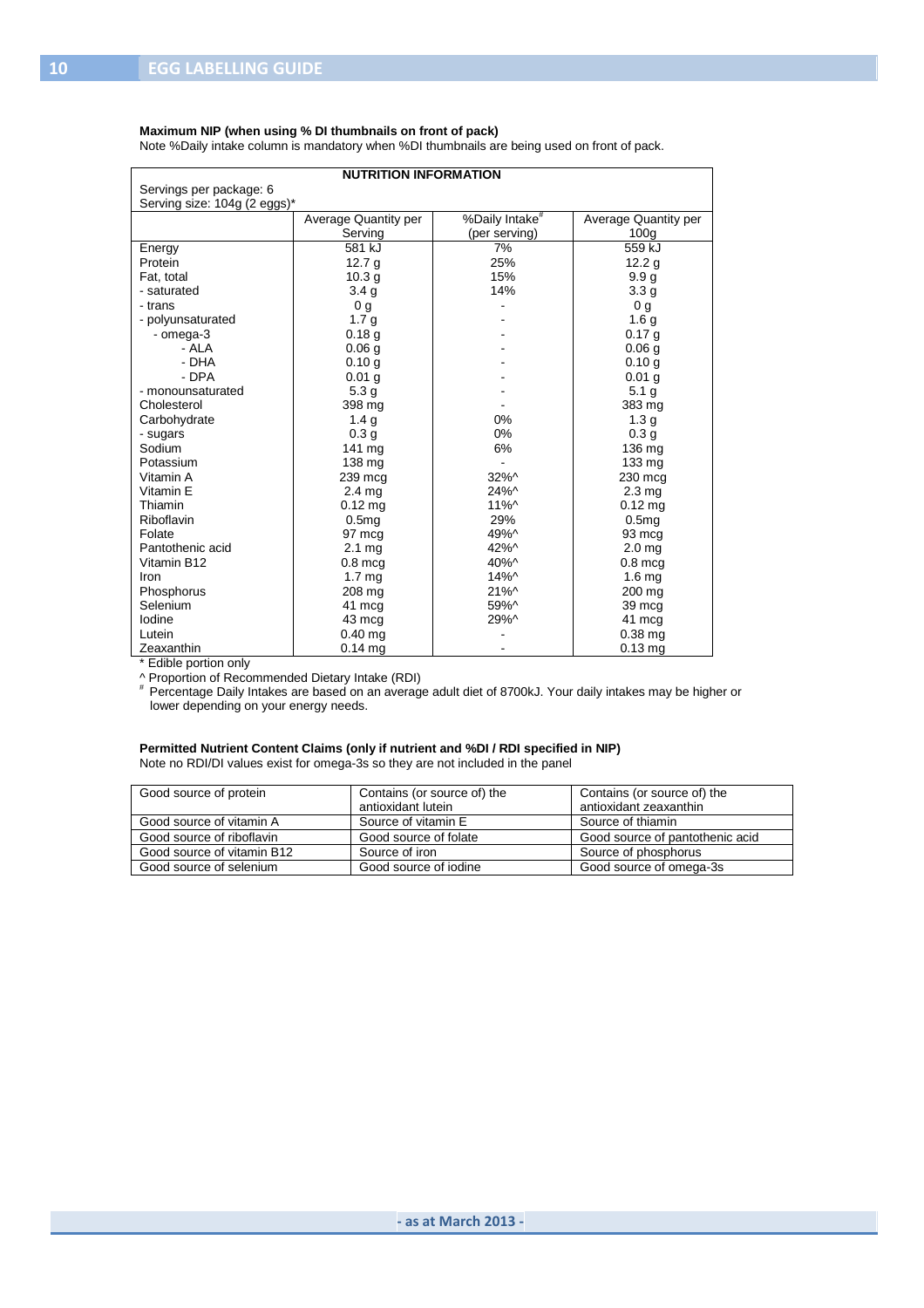## **800g dozen pack**

#### **Nutrition Information Panel (NIP)**

These must be reproduced in the same format as represented below.

#### **Minimum NIP**

Below is the mandatory minimum NIP that must appear on all packs. This is for use when no nutrition claims are made. If nutrition claims are made, the relevant nutrient (and possibly other related nutrients) must be added to the panel with its %RDI listed.

| <b>NUTRITION INFORMATION</b> |                      |                             |  |  |  |
|------------------------------|----------------------|-----------------------------|--|--|--|
| Servings per package: 6      |                      |                             |  |  |  |
| Serving size: 118g (2 eggs)* |                      |                             |  |  |  |
|                              | Average Quantity per | <b>Average Quantity per</b> |  |  |  |
|                              | Serving              | 100 <sub>q</sub>            |  |  |  |
| Energy                       | 660 kJ               | 559 kJ                      |  |  |  |
| Protein                      | 14.4 $q$             | 12.2 $g$                    |  |  |  |
| Fat, total                   | 11.7 $g$             | 9.9 <sub>g</sub>            |  |  |  |
| - saturated                  | 3.9 <sub>g</sub>     | 3.3 <sub>g</sub>            |  |  |  |
| Carbohydrate                 | 1.5 <sub>g</sub>     | 1.3 <sub>g</sub>            |  |  |  |
| - sugars                     | 0.4 <sub>g</sub>     | 0.3 <sub>q</sub>            |  |  |  |
| Sodium                       | 160 mg               | 136 ma                      |  |  |  |

\* Edible portion only

#### **Maximum NIP (when** *not* **using %DI thumbnails on front of pack)**

| <b>NUTRITION INFORMATION</b> |                            |                      |  |  |  |
|------------------------------|----------------------------|----------------------|--|--|--|
| Servings per package: 6      |                            |                      |  |  |  |
| Serving size: 118g (2 eggs)* |                            |                      |  |  |  |
|                              | Average Quantity per       | Average Quantity per |  |  |  |
|                              | serving                    | 100 <sub>g</sub>     |  |  |  |
| Energy                       | 660 kJ                     | 559 kJ               |  |  |  |
| Protein                      | 14.4 <sub>q</sub>          | 12.2 <sub>q</sub>    |  |  |  |
| Fat, total                   | 11.7 $g$                   | 9.9 <sub>g</sub>     |  |  |  |
| - saturated                  | 3.9 <sub>g</sub>           | 3.3 <sub>q</sub>     |  |  |  |
| - trans                      | $\Omega$                   | 0 <sub>g</sub>       |  |  |  |
| - polyunsaturated            | 1.9 <sub>g</sub>           | 1.6 <sub>g</sub>     |  |  |  |
| - omega-3                    | 0.20 g                     | 0.17 g               |  |  |  |
| - AI A                       | $0.07$ g                   | 0.06 <sub>g</sub>    |  |  |  |
| - DHA                        | 0.12 g                     | 0.10 q               |  |  |  |
| - DPA                        | 0.01 <sub>q</sub>          | 0.01 <sub>q</sub>    |  |  |  |
| - monounsaturated            | 6.0 <sub>g</sub>           | 5.1 <sub>g</sub>     |  |  |  |
| Cholesterol                  | 452 mg                     | 383 mg               |  |  |  |
| Carbohydrate                 | 1.5 <sub>g</sub>           | 1.3 <sub>g</sub>     |  |  |  |
| - sugars                     | 0.4 <sub>g</sub>           | 0.3 <sub>g</sub>     |  |  |  |
| Sodium                       | 160 mg                     | 136 mg               |  |  |  |
| Potassium                    | 157 mg                     | 133 mg               |  |  |  |
| Vitamin A                    | 271 mcg (36%)^             | 230 mcg              |  |  |  |
| Vitamin E                    | 2.7 mg (27%)^              | 2.3 <sub>mg</sub>    |  |  |  |
| Thiamin                      | $0.14$ mg $(13%)^{\wedge}$ | $0.12$ ma            |  |  |  |
| Riboflavin                   | $0.6$ mg $(35%)^{\wedge}$  | 0.5 <sub>mg</sub>    |  |  |  |
| Folate                       | 110 mcg (55%)^             | 93 mcg               |  |  |  |
| Pantothenic acid             | 2.4 mg (48%)^              | 2.0 <sub>mg</sub>    |  |  |  |
| Vitamin B12                  | 0.9 mcg $(45%)^{\wedge}$   | $0.8$ mca            |  |  |  |
| Iron                         | 1.9 mg (16%)^              | 1.6 <sub>mq</sub>    |  |  |  |
| Phosphorus                   | 236 mg (24%)^              | 200 mg               |  |  |  |
| Selenium                     | 46 mcg (66%)^              | 39 mcg               |  |  |  |
| lodine                       | 48 mcg (32%)^              | 41 mcg               |  |  |  |
| Lutein                       | $0.45$ ma                  | $0.38$ mg            |  |  |  |
| Zeaxanthin                   | $0.15$ ma                  | $0.13$ mg            |  |  |  |

\* Edible portion only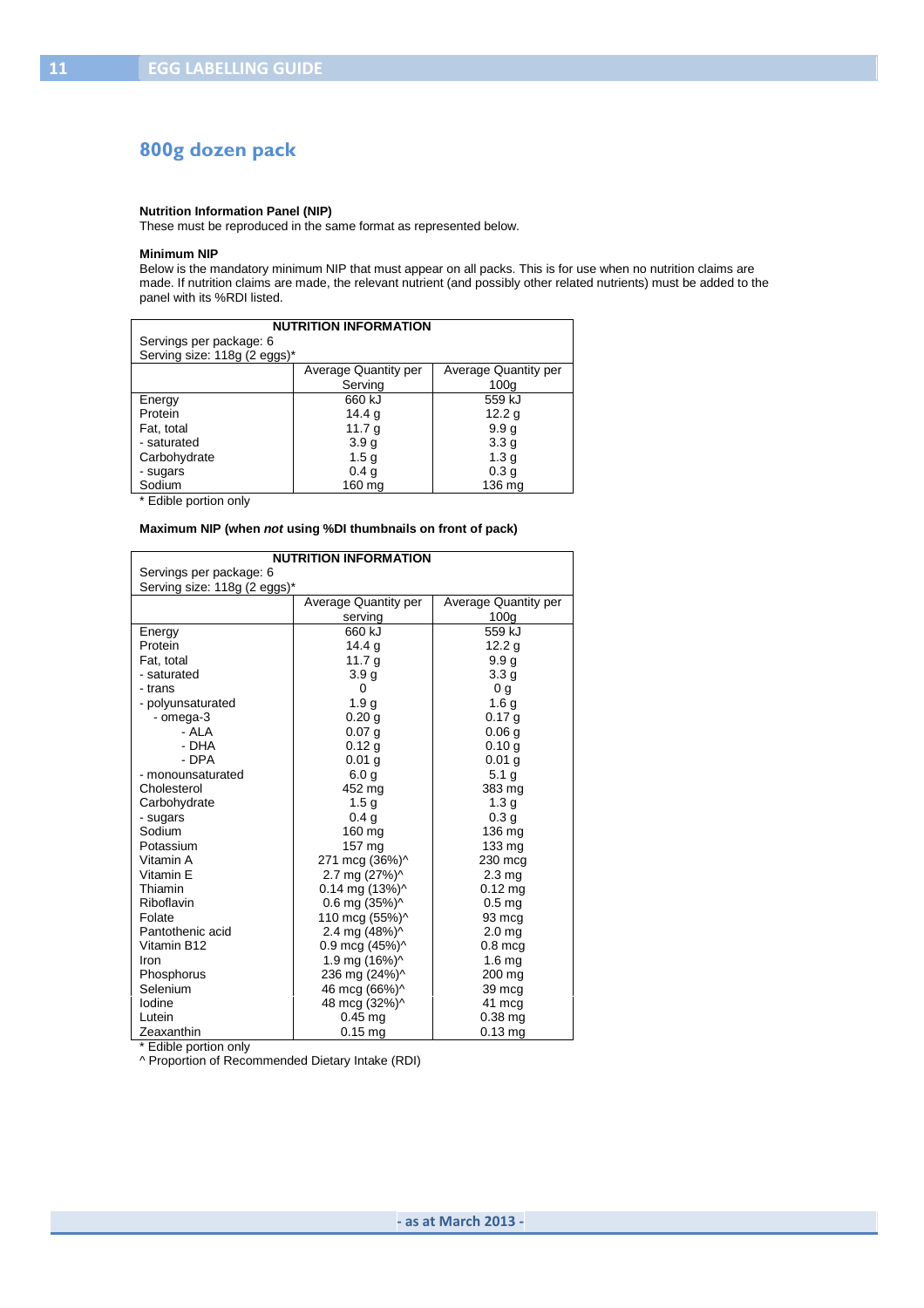#### **Maximum NIP (when using %DI thumbnails on front of pack)**

Note %Daily intake column is mandatory when %DI thumbnails are being used on front of pack.

| <b>NUTRITION INFORMATION</b> |                      |                            |                      |  |
|------------------------------|----------------------|----------------------------|----------------------|--|
| Servings per package: 6      |                      |                            |                      |  |
| Serving size: 118g (2 eggs)* |                      |                            |                      |  |
|                              | Average Quantity per | %Daily Intake <sup>#</sup> | Average Quantity per |  |
|                              | Serving              | (per serving)              | 100 <sub>q</sub>     |  |
| Energy                       | 660 kJ               | 8%                         | 559 kJ               |  |
| Protein                      | 14.4 g               | 29%                        | 12.2 <sub>q</sub>    |  |
| Fat. total                   | 11.7 $q$             | 17%                        | 9.9 <sub>q</sub>     |  |
| - saturated                  | 3.9 <sub>g</sub>     | 16%                        | 3.3 <sub>g</sub>     |  |
| - trans                      | $\Omega$             |                            | 0 <sub>q</sub>       |  |
| - polyunsaturated            | 1.9 <sub>g</sub>     |                            | 1.6 <sub>g</sub>     |  |
| - omega-3                    | 0.20 <sub>q</sub>    |                            | 0.17 <sub>q</sub>    |  |
| - ALA                        | 0.07 <sub>q</sub>    |                            | 0.06 <sub>q</sub>    |  |
| - DHA                        | 0.12q                |                            | 0.10q                |  |
| - DPA                        | $0.01$ g             |                            | 0.01 <sub>q</sub>    |  |
| - monounsaturated            | 6.0 <sub>g</sub>     |                            | 5.1 <sub>g</sub>     |  |
| Cholesterol                  | 452 mg               |                            | 383 mg               |  |
| Carbohydrate                 | 1.5 <sub>g</sub>     | 0%                         | 1.3 <sub>g</sub>     |  |
| - sugars                     | 0.4 <sub>g</sub>     | 0%                         | 0.3 <sub>g</sub>     |  |
| Sodium                       | 160 mg               | 7%                         | 136 mg               |  |
| Potassium                    | 157 mg               |                            | 133 mg               |  |
| Vitamin A                    | 271 mcg              | 36%^                       | 230 mcg              |  |
| Vitamin E                    | 2.7 <sub>mg</sub>    | 27%^                       | 2.3 <sub>mg</sub>    |  |
| Thiamin                      | $0.14$ ma            | 13%^                       | $0.12$ ma            |  |
| Riboflavin                   | 0.6 <sub>mg</sub>    | 35%                        | 0.5 <sub>mq</sub>    |  |
| Folate                       | 110 mcg              | 55%^                       | 93 mcg               |  |
| Pantothenic acid             | $2.4 \text{ mg}$     | 48%^                       | 2.0 <sub>mg</sub>    |  |
| Vitamin B12                  | $0.9$ mcg            | 45%^                       | $0.8$ mcg            |  |
| Iron                         | 1.9 <sub>mg</sub>    | 16%^                       | 1.6 <sub>mg</sub>    |  |
| Phosphorus                   | 236 mg               | 24%^                       | 200 mg               |  |
| Selenium                     | 46 mcg               | 66%^                       | 39 mcg               |  |
| lodine                       | 48 mcg               | 32%^                       | 41 mcg               |  |
| Lutein                       | $0.45$ mg            |                            | $0.38$ mg            |  |
| Zeaxanthin                   | $0.15$ mg            |                            | $0.13$ mg            |  |

\* Edible portion only

^ Proportion of Recommended Dietary Intake (RDI) # Percentage Daily Intakes are based on an average adult diet of 8700kJ. Your daily intakes may be higher or lower depending on your energy needs.

#### **Permitted Nutrient Content Claims (only if nutrient and %DI / RDI specified in NIP)** Note no RDI/DI values exist for omega-3s so they are not included in the panel

| Good source of protein     | Contains (or source of) the antioxidant | Contains (or source of) the antioxidant |
|----------------------------|-----------------------------------------|-----------------------------------------|
|                            | lutein                                  | zeaxanthin                              |
| Good source of vitamin A   | Good source of vitamin E                | Source of thiamin                       |
| Good source of riboflavin  | Good source of folate                   | Good source of pantothenic acid         |
| Good source of vitamin B12 | Source of iron                          | Source of phosphorus                    |
| Good source of selenium    | Good source of jodine                   | Good source of omega-3s                 |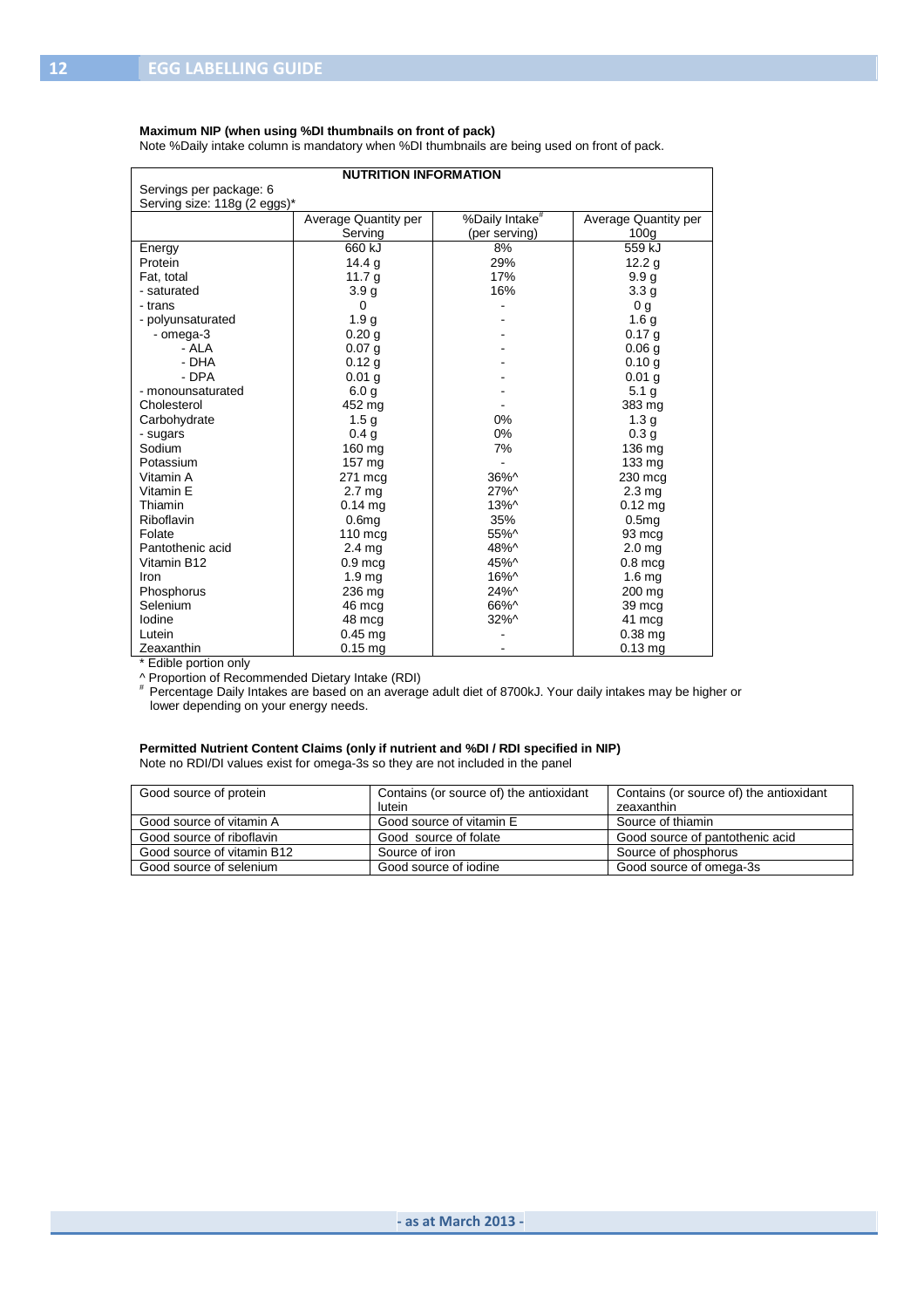## **Enhanced Eggs**

**For enhanced eggs, the NIP must be based on independent laboratory reports. Laboratory reports must be provided with artwork so that NIP figures can be verified.**

#### **Omega-3 Enhanced Eggs**

#### **Minimum NIP**

Before any claim can be made that eggs are enhanced, the omega-3 level must be specified. Refer to ANZ FSC 1.2.8 Clause 13 (3) and (4).

The NIP information below is the mandatory minimum NIP information that must appear on all packs of omega-3 enhanced eggs. This is for use when no other nutrition claims are made (with the exception of the last line in the NIP below showing where additional nutrients or substances may be added if claims are also being made about other nutrients or substances in addition to omega-3s).

If nutrition claims are made, the relevant nutrient (and possibly other related nutrients) must be added to the panel where the example below states 'Nutrient/Substance'..

When making claims about the omega-3 content of eggs, the term omega-3s must be used.

Example for layout and nutrient types only – actual nutrient values to be added according to egg size.

| <b>NUTRITION INFORMATION</b> |                         |                      |  |  |
|------------------------------|-------------------------|----------------------|--|--|
| Servings per package: xxx    |                         |                      |  |  |
| Serving size: xxg (2 eggs)*  |                         |                      |  |  |
|                              | <b>Average Quantity</b> | Average Quantity per |  |  |
|                              | per Serving             | 100 <sub>q</sub>     |  |  |
| Energy                       | xxki                    | xxki                 |  |  |
| Protein                      | xxg                     | xxg                  |  |  |
| Fat, total                   | xxg                     | xxg                  |  |  |
| - saturated                  | xxg                     | xxg                  |  |  |
| - trans                      | xxg                     | xxg                  |  |  |
| - polyunsaturated            | xxg                     | xxg                  |  |  |
| - omega-3                    | xxg                     | xxg                  |  |  |
| - ALA                        | xxg                     | xxg                  |  |  |
| - DHA                        | xxg                     | xxg                  |  |  |
| - DPA                        | xxg                     | xxg                  |  |  |
| - FPA                        |                         |                      |  |  |
| - monounsaturated            | xxg                     | xxg                  |  |  |
| Cholesterol                  | xxg                     | xxg                  |  |  |
| Carbohydrate                 | xxg                     | xxg                  |  |  |
| - sugars                     | xxg                     | xxg                  |  |  |
| Sodium                       | Xxmg                    | Xxmg                 |  |  |
| Nutrient / Substance         | insert amount and       | Insert amount        |  |  |
|                              | %RDI^                   |                      |  |  |

\*Edible portion only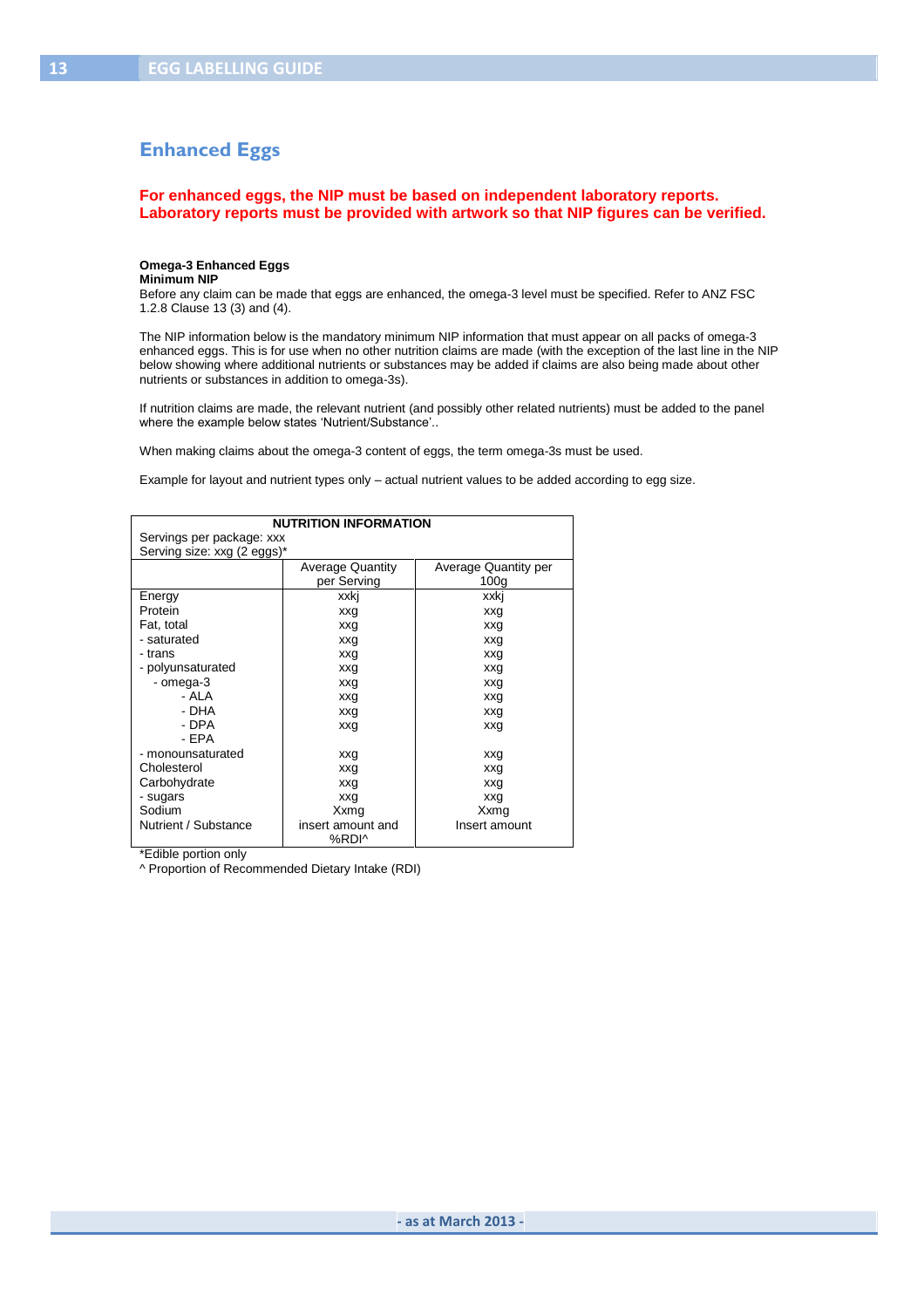# **Appendix 2 – General Nutrient Content Claims**

#### **General claims that can be made about all eggs**

Eggs are nutritious, or eggs are highly nutritious Eggs are nutrient-dense Eggs contain nutrients essential for good health Eggs are naturally high in protein, or eggs are naturally a good source of protein Eggs contain high quality protein Eggs are naturally low in carbohydrate Eggs are naturally low in sugar Source of 11 vitamins and minerals Contains (or source of) carotenoids

#### **General claims that can NOT be made about eggs**

Low in salt or low in sodium Low in fat Low in saturated fat Any % fat free Any claims about cholesterol other than the actual content Any comparisons of vitamin or mineral content with that in other foods

#### **Omega-3 claims**

Eggs are a good source of omega-3s

## **Other claims NOT to be made about eggs**

Contains no hormones Contains no antibiotics Naturally free of hormones Naturally free of antibiotics Gluten free

## **AECL strongly advises against using the following claims**

Eggs are naturally gluten free Eggs contain no added hormones Eggs contain no added antibiotics

**If a producer chooses to make a statement about hormones and antibiotics, the preferred wording is**

Eggs are not produced using hormones or antibiotics.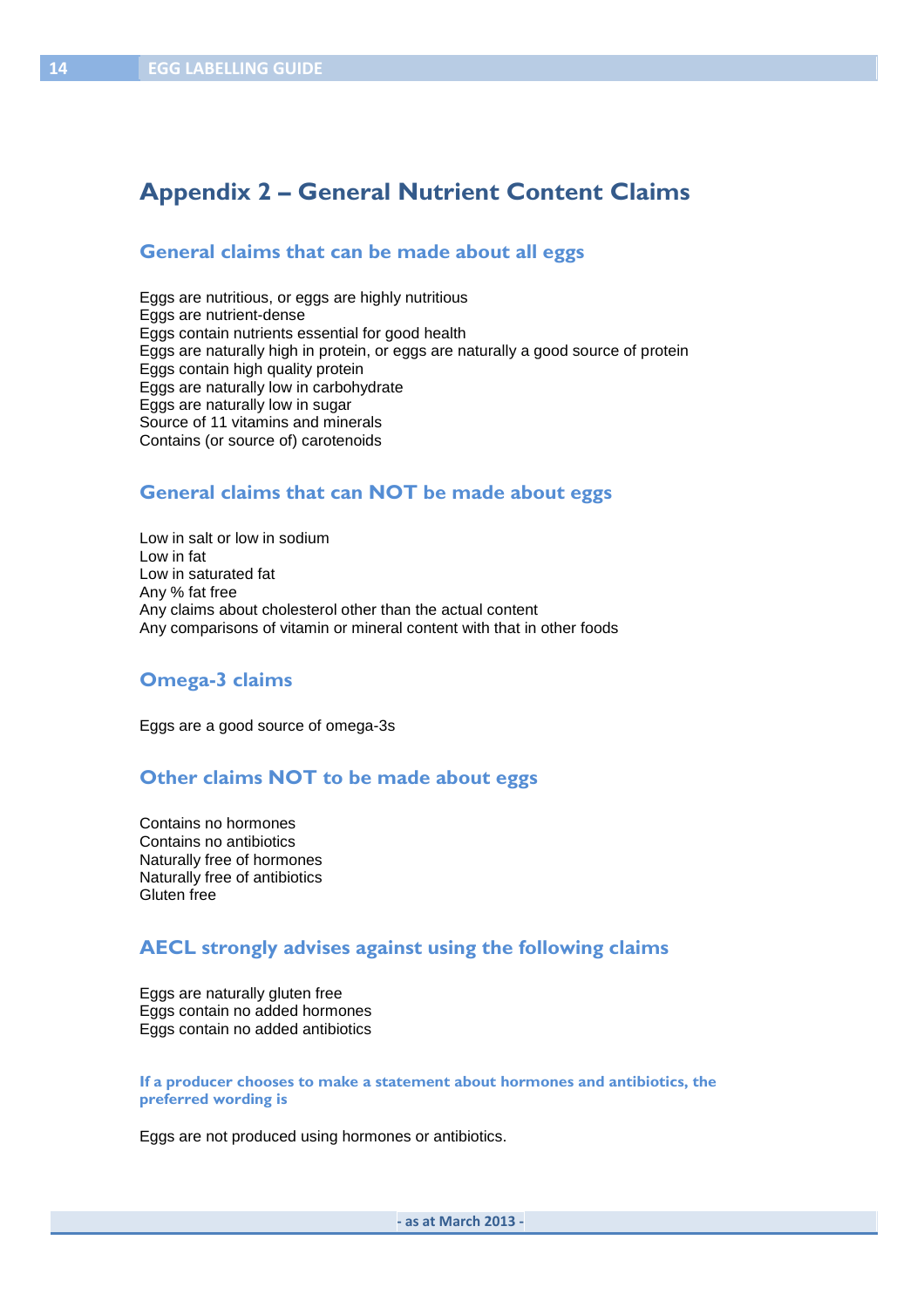# **Appendix 3 - General Level Health Claims**

In addition to making claims about the content of specific nutrients in eggs (nutrient content claims), egg producers may also make claims about the function of those nutrients (general level health claims). Example wording of general level health claims for the various nutrients for which claims can be made is provided in Standard 1.2.7 of the ANZ Food Standards Code. A producer making a general level health claim may use the example wording or wording of similar meaning, that is, the wording of the claim is not prescribed. Producers may also make additional general level health claims not listed below, however must hold the evidence for the claim in the form of a systematic review and must notify the Chief Executive Officer of FSANZ of the details of the food and the property of the food and a health effect that has been established by a process of systematic review.

The following table provides the example wording as set out in Standard 1.2.7 for relevant general level health claims applicable to standard eggs. Note the final wording of the claim used on pack or in advertisements must be consistent with the scientific intent of the general level health claim statements below.

Note: to make a general level health claim, the nutrient must be present in eggs at a minimum level of 10%RDI per serve (refer to Appendix 1 for further guidance in relation to nutrients that qualify for claims on each egg pack size). For some claims, the relevant population group to which the claim applies must also be included on the label. Where this is relevant, the population group is indicated in brackets in the table below next to the claim.

| <b>Nutrient</b>  | <b>Example General Level Health Claims</b>                                                                                      |
|------------------|---------------------------------------------------------------------------------------------------------------------------------|
| Vitamin A        | Vitamin A is necessary for normal vision.                                                                                       |
|                  | Vitamin A is necessary for normal skin and mucous membrane structure and                                                        |
|                  | function.                                                                                                                       |
|                  | Vitamin A is necessary for normal cell differentiation.                                                                         |
|                  | Vitamin A contributes to normal growth and development (children).                                                              |
|                  | Vitamin A contributes to normal iron metabolism.                                                                                |
|                  | Vitamin A contributes to normal immune system function.                                                                         |
| Vitamin E        | Vitamin E contributes to cell protection from free radical damage.                                                              |
|                  | Vitamin E contributes to normal growth and development (children).                                                              |
| Thiamin          | Thiamin is needed for normal carbohydrate metabolism.                                                                           |
|                  | Thiamin is necessary for normal neurological and cardiac function.                                                              |
|                  | Thiamin contributes to normal growth and development (children).                                                                |
|                  | Thiamin contributes to normal energy production.                                                                                |
|                  | Thiamin contributes to normal psychological function.                                                                           |
| Riboflavin       | Riboflavin contributes to the normal release of energy from food.                                                               |
|                  | Riboflavin contributes to normal iron transport and metabolism.                                                                 |
|                  | Riboflavin contributes to normal skin and mucous membrane structure and                                                         |
|                  | function.                                                                                                                       |
|                  | Riboflavin contributes to normal growth and development (children).                                                             |
|                  | Riboflavin contributes to normal functioning of the nervous system.                                                             |
|                  | Riboflavin contributes to the maintenance of normal red blood cells.                                                            |
|                  | Riboflavin contributes to the maintenance of normal vision.                                                                     |
|                  | Riboflavin contributes to the protection of cells from oxidative stress.                                                        |
|                  | Riboflavin contributes to the reduction of tiredness and fatigue.                                                               |
| Pantothenic acid | Pantothenic acid is necessary for the normal metabolism of fat.                                                                 |
|                  | Pantothenic acid contributes to normal growth and development (children).                                                       |
|                  | Pantothenic acid contributes to normal energy production.                                                                       |
|                  | Pantothenic acid contributes to normal mental performance.                                                                      |
|                  | Pantothenic acid contributes to normal synthesis and metabolism of steroid                                                      |
|                  | hormones, vitamin D and some neurotransmitters.                                                                                 |
|                  | Pantothenic acid contributes to the reduction of tiredness and fatigue.                                                         |
| Folate           | Folate is necessary for normal blood formation.                                                                                 |
|                  | Folate is necessary for normal cell division.                                                                                   |
|                  | Folate contributes to normal growth and development (children).                                                                 |
|                  | Folate contributes to maternal tissue growth during pregnancy.                                                                  |
|                  | Folate contributes to normal amino acid synthesis.                                                                              |
|                  | Folate contributes to normal homocysteine metabolism.                                                                           |
|                  | Folate contributes to normal psychological function.                                                                            |
|                  | Folate contributes to normal immune system function.                                                                            |
|                  | Folate contributes to the reduction of tiredness and fatigue.                                                                   |
| Vitamin B12      | Vitamin B12 contributes to normal blood formation.                                                                              |
|                  | Vitamin B12 is necessary for normal cell division.                                                                              |
|                  | Vitamin B12 is necessary for normal neurological structure and function.                                                        |
|                  | Vitamin B12 contributes to normal growth and development (children).                                                            |
|                  |                                                                                                                                 |
|                  | Vitamin B12 contributes to normal energy metabolism.                                                                            |
|                  | Vitamin B12 contributes to normal homocysteine metabolism.                                                                      |
|                  | Vitamin B12 contributes to normal psychological function.                                                                       |
|                  | Vitamin B12 contributes to normal immune system function.<br>Vitamin B12 contributes to the reduction of tiredness and fatigue. |